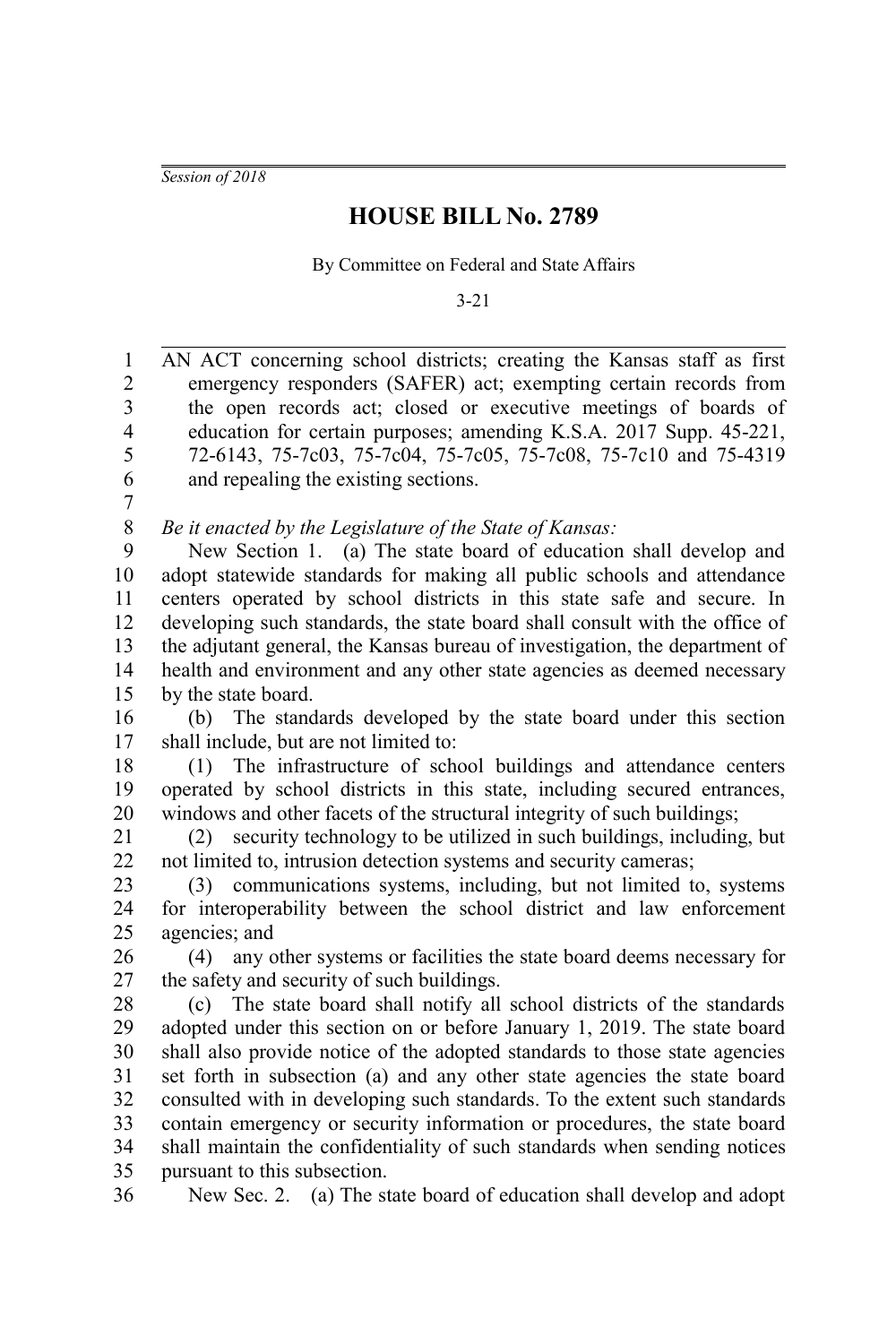statewide standards for school safety and security plans to be adopted by 1

each school district. In developing such standards, the state board shall consult with the office of the adjutant general, the Kansas bureau of investigation, the department of health and environment and any other state agencies as deemed necessary by the state board. 2 3 4 5

(b) The standards developed by the state board under this section shall include, but are not limited to: 6 7

(1) Evaluation of the infrastructure of school buildings and attendance centers for compliance with standards adopted under section 1, and amendments thereto; 8 9 10

(2) training of school district employees on school safety and security policies and procedures, and conducting student drills on emergency situations; 11 12 13

(3) procedures for making notifications to individuals located outside of the school building during emergency situations and maintaining communication with law enforcement agencies and other necessary individuals; 14 15 16 17

(4) procedures for securing school buildings during an emergency situation; 18 19

(5) procedures for emergency evacuation of school buildings, including evacuation routes and sites; 20 21

(6) procedures for recovery after an emergency situation ceases;

(7) coordination and incorporation of school safety and security plans with existing school district emergency response plans; 23 24

(8) distribution of school safety and security plans to local law enforcement agencies and emergency management agencies; 25 26

(9) procedures for ensuring there is accountability for adopting and implementing the school safety and security plan in accordance with this act and the standards adopted by the state board; and 27 28 29

(10) any other policies and procedures the state board deems necessary for school safety and security plans. 30 31

(c) In developing standards for school safety and security plans under this section the state board shall identify roles and responsibilities for implementing school safety and security plans at the school district and school building level. The state board also shall identify the role of local law enforcement agencies and local emergency management agencies when partnering with school districts in the development and implementation of school safety and security plans. 32 33 34 35 36 37 38

(d) The state board may consider and utilize any materials, documentation or videos that are available through the United States department of homeland security in developing standards under this section. 39 40 41 42

43

 $22$ 

(e) The state board shall notify all school districts of the standards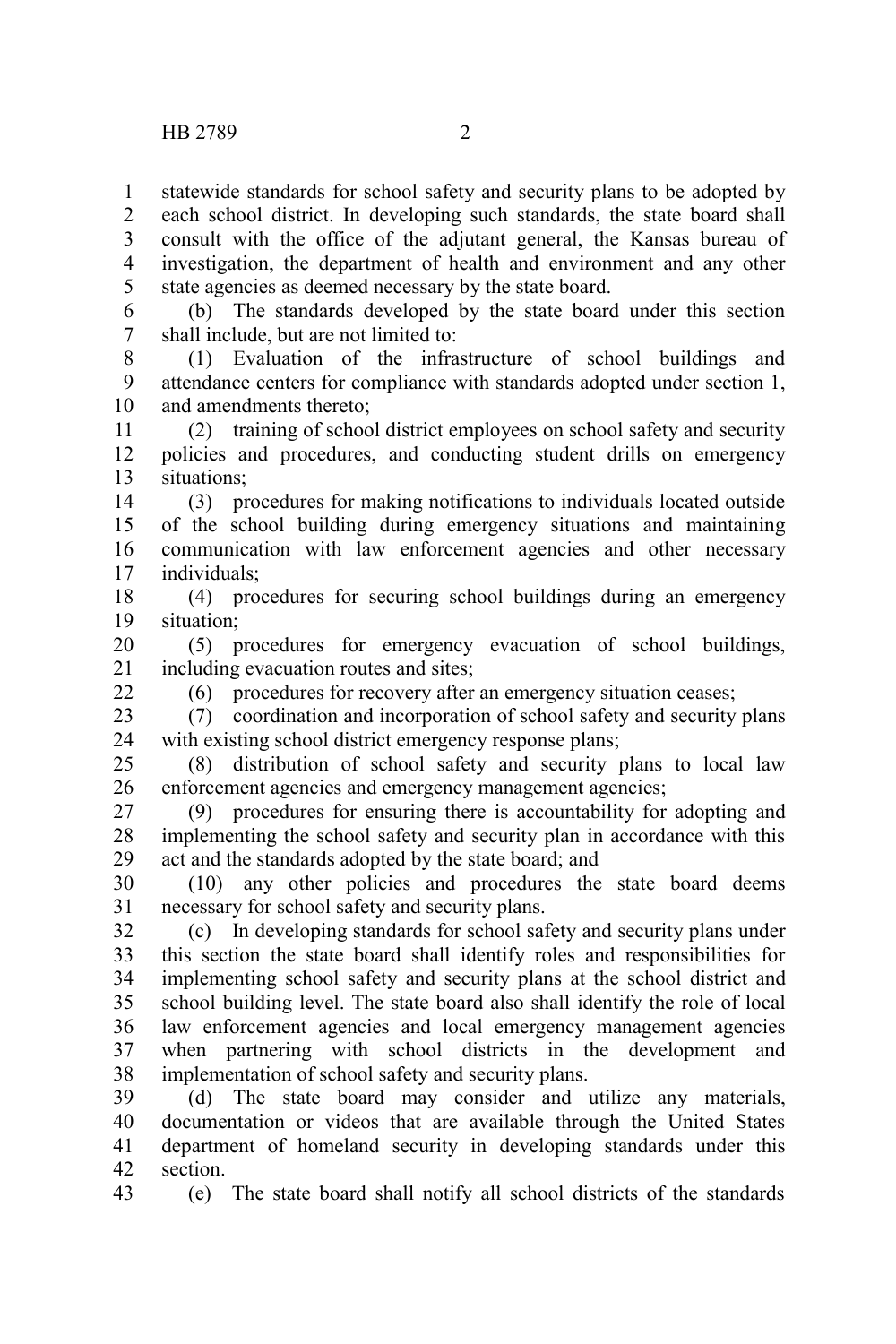adopted under this section on or before January 1, 2019. The state board shall also provide notice of the adopted standards to those state agencies set forth in subsection (a) and any other state agencies the state board consulted with in developing such standards. To the extent such standards contain emergency or security information or procedures, the state board shall maintain the confidentiality of such standards when sending notices pursuant to this subsection. 1 2 3 4 5 6 7

New Sec. 3. (a) The board of education of each school district shall adopt a comprehensive school safety and security plan based on the statewide standards adopted by the state board of education under sections 1 and 2, and amendments thereto. 8 9 10 11

(b) Prior to the adoption of a school safety and security plan, each school district shall consult with one or more local law enforcement agencies and local emergency management agencies to review and evaluate: (1) Existing infrastructure of school buildings and attendance centers operated by such school district; and (2) current school district safety and security policies and procedures. The local law enforcement agencies and emergency management agencies may provide guidance on improving a school district's building infrastructure or safety and security polices and procedures. The review and evaluation, and any guidance provided as a result thereof, shall be done in accordance with the standards adopted by the state board of education under sections 1 and 2, and amendments thereto. 12 13 14 15 16 17 18 19 20 21 22 23

(c) Upon adoption of a school safety and security plan, the superintendent of the school district shall send a copy of such plan to each local law enforcement agency and emergency management agency the school district consulted with, and shall send a copy to the state board of education. 24 25 26 27 28

New Sec. 4. Any law enforcement agency and any law enforcement officer employed by such agency shall not be liable for any personal injury or property damage resulting from any act or omission committed by such agency or officer required or permitted by section 1, 2 or 3, and amendments thereto. A law enforcement agency or law enforcement officer who is the prevailing party in any action or other proceeding brought against such agency or officer for acts or omissions by such agency or officer while engaged in the discharge of such agency's or officer's duties under section 1, 2 or 3, and amendments thereto, may be awarded court costs and reasonable attorney fees. 29 30 31 32 33 34 35 36 37 38

New Sec. 5. (a) The board of education of any school district may authorize any employee of such district who has a license to carry a concealed handgun issued pursuant to K.S.A. 2017 Supp. 75-7c01 et seq., and amendments thereto, or who desires to obtain such license, to obtain a license with a SAFER schools endorsement. Any employee who has 39 40 41 42 43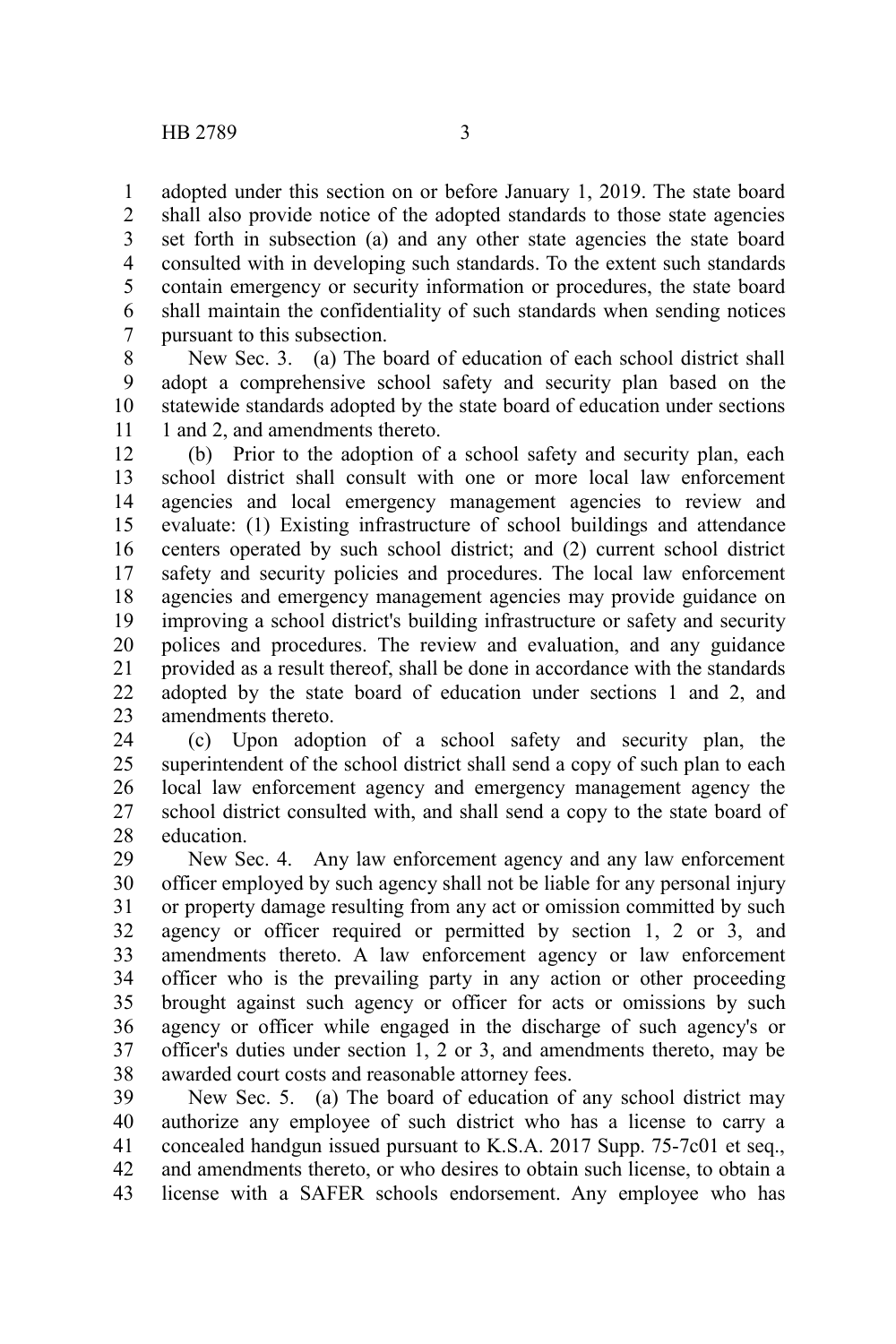obtained a SAFER schools endorsement on such employee's license to carry a concealed handgun shall be designated as a SAFER schools team member by the board of education of such district. All SAFER schools team members shall be authorized by the board of education of the district employing such members to carry a concealed handgun in any building of such district in accordance with K.S.A. 2017 Supp. 75-7c10, and amendments thereto. 1 2 3 4 5 6 7

(b) Any information regarding employees designated as SAFER schools team members, or otherwise authorized to carry a concealed handgun pursuant to K.S.A. 2017 Supp. 75-7c10, and amendments thereto, including any list of such employees, that is kept or maintained by a school district shall be considered confidential and shall not be subject to public disclosure. The board of education of any school district that authorizes employees to carry a concealed handgun pursuant to K.S.A. 2017 Supp. 75-7c10, and amendments thereto, shall adopt policies and procedures for maintaining the confidentiality of the names, addresses and other personally identifiable information of such employees. Any individual, association, partnership, corporation or other entity that willfully or knowingly discloses, permits or encourages disclosure of such confidential information shall be guilty of a class C misdemeanor. 8 9 10 11 12 13 14 15 16 17 18 19 20

New Sec. 6. (a) No insurance company shall charge unfair discriminatory premiums, policy fees or rates for, or refuse to provide, any policy or contract of real or personal property insurance, liability insurance or policy containing liability coverage for any unified school district solely because such school district authorizes employees of such school district to carry concealed handguns on the premises of schools and attendance centers operated by such school district, unless the rate differential, or refusal to provide, is based on sound actuarial principles or is related to actual or reasonably anticipated experience. No insurance company shall unfairly discriminate in the payments of dividends, other benefits payable under a policy, or in any of the terms and conditions of such policy or contract solely because the school district that is the owner of the policy or contract authorizes employees of such school district to carry concealed handguns on the premises of schools and attendance centers operated by such school district, unless the difference is based on sound actuarial principles or is related to actual or reasonably anticipated experience. 21 22 23 24 25 26 27 28 29 30 31 32 33 34 35 36

(b) Enforcement of the provisions of this section shall be in accordance with article 24 of chapter 40 of the Kansas Statutes Annotated, and amendments thereto. 37 38 39

New Sec. 7. For the purposes of promoting the safety and protection of students and emphasizing how students should respond when encountering a firearm, the board of education of a school district may provide firearm safety education programs. The state board of education 40 41 42 43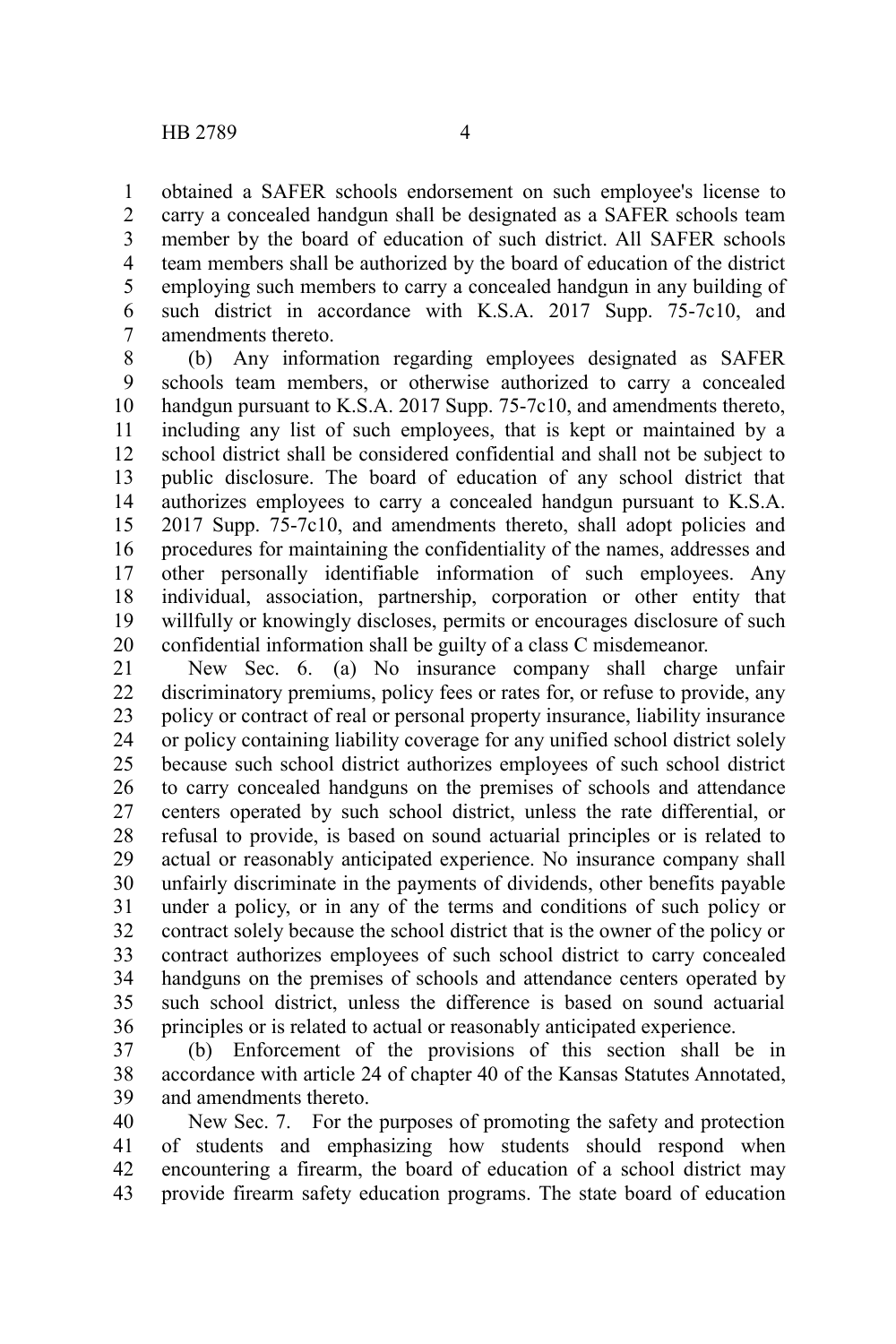shall establish curriculum guidelines for a standardized firearm safety education program. Such guidelines shall include, but not be limited to, accident prevention and: (a) For students enrolled in kindergarten and grades one through five, shall be based on the Eddie Eagle Gunsafe program offered by the national rifle association or any other evidencebased program or any successor program; (b) for students enrolled in grades six, seven and eight, shall be based on the Eddie Eagle Gunsafe program offered by the national rifle association or any successor program, the hunter education in our schools program offered by the Kansas department of wildlife, parks and tourism or any successor program, or any other evidence-based program or any successor program; and (c) for students enrolled in grades nine through 12, shall be based on the hunter education in our schools program offered by the Kansas department of wildlife, parks and tourism or any successor program, or any other evidence-based program or any successor program. If a board of education elects to provide firearm safety education, such instruction shall be in accordance with the guidelines established by the state board of education, and shall be offered so as to ensure that all students are provided the opportunity to take the course. 1 2 3 4 5 6 7 8 9 10 11 12 13 14 15 16 17 18 19

New Sec. 8. The provisions of sections 1 through 8, and amendments thereto, shall be known and may be cited as the Kansas staff as first emergency responders (SAFER) act. 20 21 22

Sec. 9. K.S.A. 2017 Supp. 45-221 is hereby amended to read as follows: 45-221. (a) Except to the extent disclosure is otherwise required by law, a public agency shall not be required to disclose: 23 24 25

(1) Records the disclosure of which is specifically prohibited or restricted by federal law, state statute or rule of the Kansas supreme court or rule of the senate committee on confirmation oversight relating to information submitted to the committee pursuant to K.S.A. 2017 Supp. 75- 4315d, and amendments thereto, or the disclosure of which is prohibited or restricted pursuant to specific authorization of federal law, state statute or rule of the Kansas supreme court or rule of the senate committee on confirmation oversight relating to information submitted to the committee pursuant to K.S.A. 2017 Supp. 75-4315d, and amendments thereto, to restrict or prohibit disclosure. 26 27 28 29 30 31 32 33 34 35

(2) Records which are privileged under the rules of evidence, unless the holder of the privilege consents to the disclosure. 36 37

(3) Medical, psychiatric, psychological or alcoholism or drug dependency treatment records which pertain to identifiable patients. 38 39

(4) Personnel records, performance ratings or individually identifiable records pertaining to employees or applicants for employment, except that this exemption shall not apply to the names, positions, salaries or actual compensation employment contracts or employment-related contracts or 40 41 42 43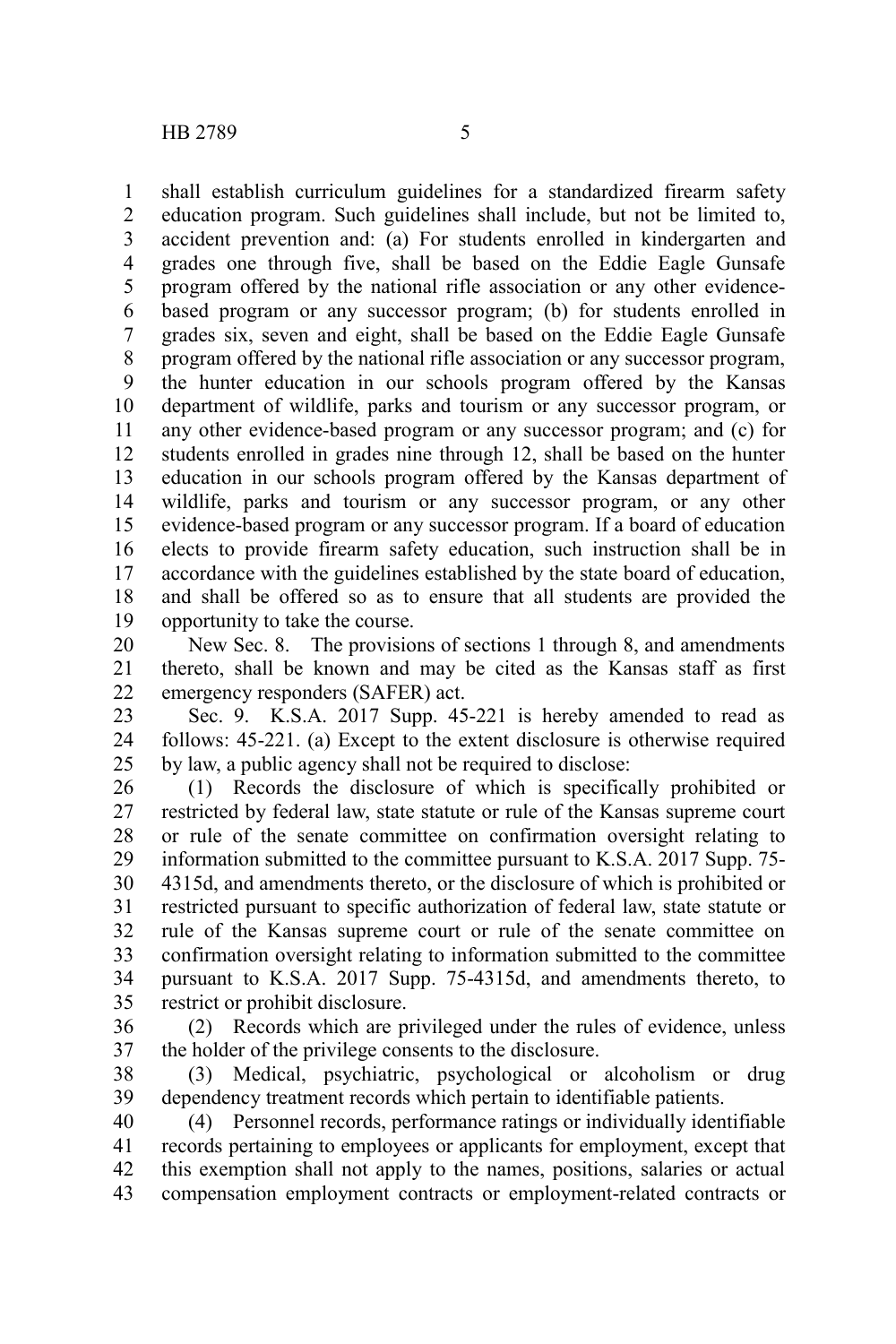agreements and lengths of service of officers and employees of public agencies once they are employed as such. 1 2

(5) Information which would reveal the identity of any undercover agent or any informant reporting a specific violation of law. 3 4

5

(6) Letters of reference or recommendation pertaining to the character or qualifications of an identifiable individual, except documents relating to the appointment of persons to fill a vacancy in an elected office. 6 7

(7) Library, archive and museum materials contributed by private persons, to the extent of any limitations imposed as conditions of the contribution. 8 9 10

(8) Information which would reveal the identity of an individual who lawfully makes a donation to a public agency, if anonymity of the donor is a condition of the donation, except if the donation is intended for or restricted to providing remuneration or personal tangible benefit to a named public officer or employee. 11 12 13 14 15

(9) Testing and examination materials, before the test or examination is given or if it is to be given again, or records of individual test or examination scores, other than records which show only passage or failure and not specific scores. 16 17 18 19

(10) Criminal investigation records, except as provided herein. The district court, in an action brought pursuant to K.S.A. 45-222, and amendments thereto, may order disclosure of such records, subject to such conditions as the court may impose, if the court finds that disclosure: 20 21 22 23

24

(A) Is in the public interest;

(B) would not interfere with any prospective law enforcement action, criminal investigation or prosecution;  $25$ 26

(C) would not reveal the identity of any confidential source or undercover agent; 27 28

(D) would not reveal confidential investigative techniques or procedures not known to the general public; 29 30

31

(E) would not endanger the life or physical safety of any person; and

(F) would not reveal the name, address, phone number or any other information which specifically and individually identifies the victim of any sexual offense in article 35 of chapter 21 of the Kansas Statutes Annotated, prior to their repeal, or article 55 of chapter 21 of the Kansas Statutes Annotated, and amendments thereto. 32 33 34 35 36

If a public record is discretionarily closed by a public agency pursuant to this subsection, the record custodian, upon request, shall provide a written citation to the specific provisions of paragraphs (A) through (F) that necessitate closure of that public record. 37 38 39 40

(11) Records of agencies involved in administrative adjudication or civil litigation, compiled in the process of detecting or investigating violations of civil law or administrative rules and regulations, if disclosure 41 42 43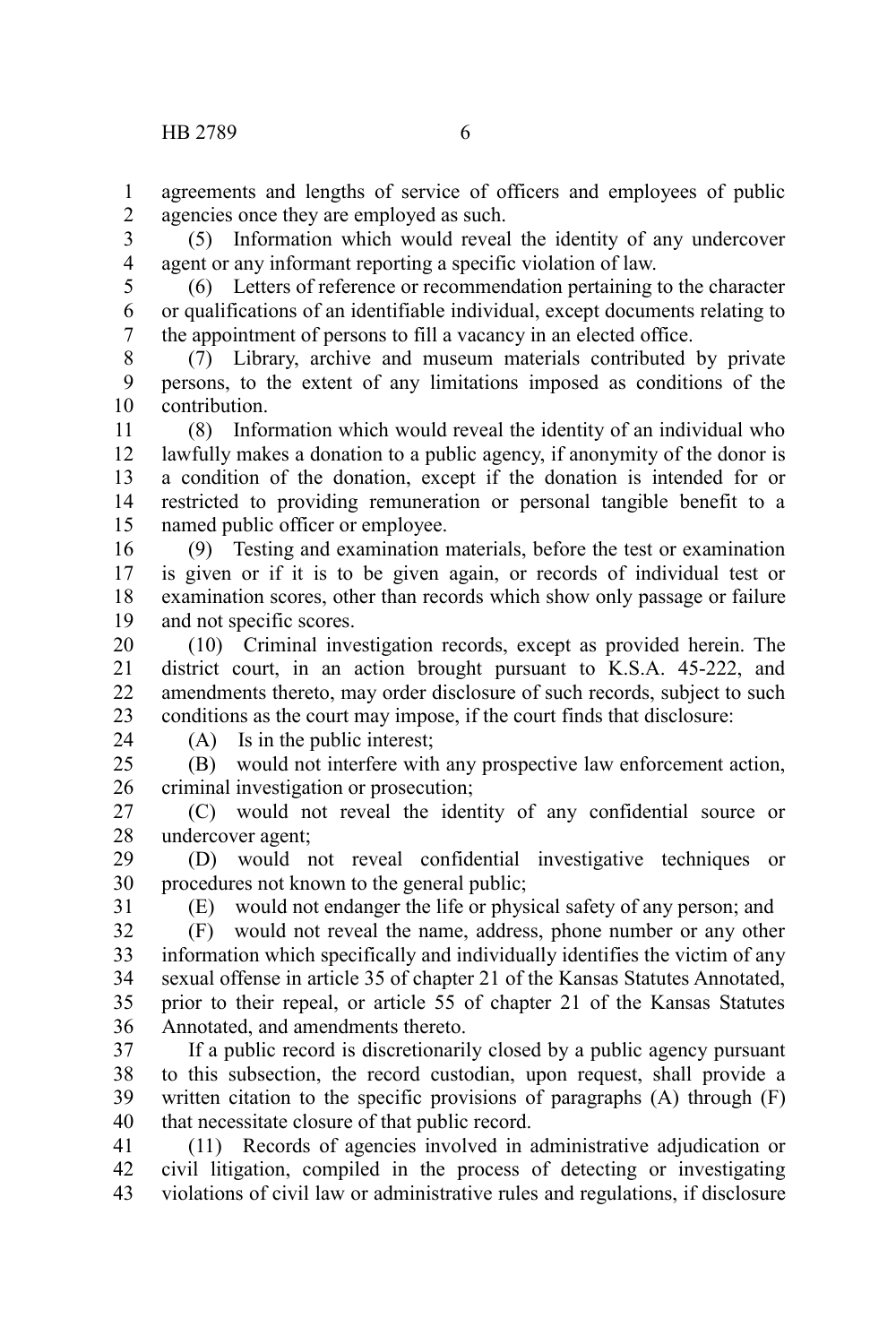would interfere with a prospective administrative adjudication or civil litigation or reveal the identity of a confidential source or undercover agent. 1 2 3

(12) Records of emergency or security information or procedures of a public agency, or plans, drawings, specifications or related information for any building or facility which is used for purposes requiring security measures in or around the building or facility or which is used for the generation or transmission of power, water, fuels or communications, if disclosure would jeopardize security of the public agency, building or facility. 4 5 6 7 8 9 10

(13) The contents of appraisals or engineering or feasibility estimates or evaluations made by or for a public agency relative to the acquisition of property, prior to the award of formal contracts therefor. 11 12 13

(14) Correspondence between a public agency and a private individual, other than correspondence which is intended to give notice of an action, policy or determination relating to any regulatory, supervisory or enforcement responsibility of the public agency or which is widely distributed to the public by a public agency and is not specifically in response to communications from such a private individual. 14 15 16 17 18 19

(15) Records pertaining to employer-employee negotiations, if disclosure would reveal information discussed in a lawful executive session under K.S.A. 75-4319, and amendments thereto. 20 21 22

(16) Software programs for electronic data processing and documentation thereof, but each public agency shall maintain a register, open to the public, that describes: 23 24 25

(A) The information which the agency maintains on computer facilities; and 26 27

(B) the form in which the information can be made available using existing computer programs. 28 29

(17) Applications, financial statements and other information submitted in connection with applications for student financial assistance where financial need is a consideration for the award. 30 31 32

(18) Plans, designs, drawings or specifications which are prepared by a person other than an employee of a public agency or records which are the property of a private person. 33 34 35

(19) Well samples, logs or surveys which the state corporation commission requires to be filed by persons who have drilled or caused to be drilled, or are drilling or causing to be drilled, holes for the purpose of discovery or production of oil or gas, to the extent that disclosure is limited by rules and regulations of the state corporation commission. 36 37 38 39 40

(20) Notes, preliminary drafts, research data in the process of analysis, unfunded grant proposals, memoranda, recommendations or other records in which opinions are expressed or policies or actions are 41 42 43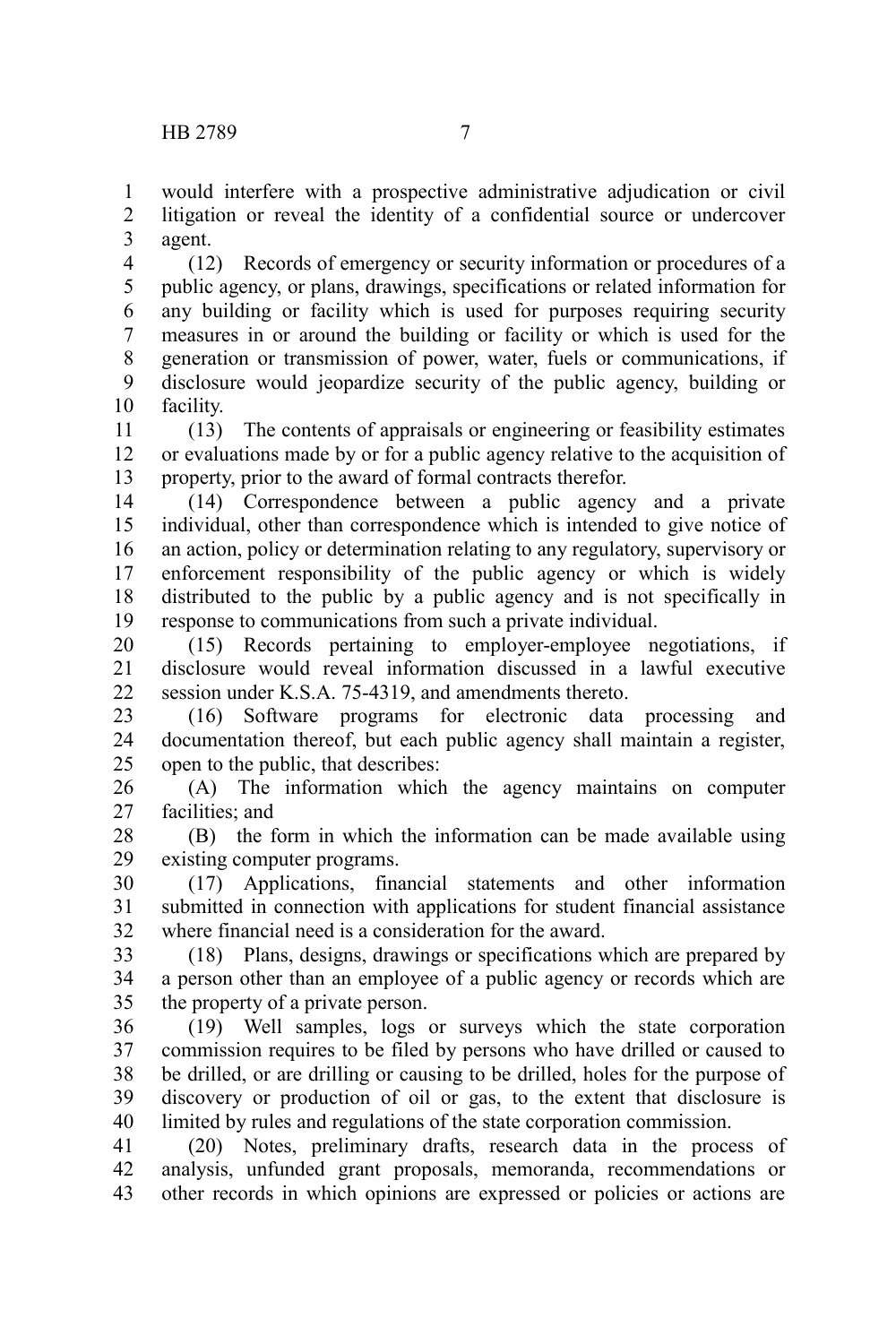proposed, except that this exemption shall not apply when such records are publicly cited or identified in an open meeting or in an agenda of an open meeting. 1 2 3

(21) Records of a public agency having legislative powers, which records pertain to proposed legislation or amendments to proposed legislation, except that this exemption shall not apply when such records are: 4 5 6 7

(A) Publicly cited or identified in an open meeting or in an agenda of an open meeting; or 8 9

(B) distributed to a majority of a quorum of any body which has authority to take action or make recommendations to the public agency with regard to the matters to which such records pertain. 10 11 12

(22) Records of a public agency having legislative powers, which records pertain to research prepared for one or more members of such agency, except that this exemption shall not apply when such records are: 13 14 15

(A) Publicly cited or identified in an open meeting or in an agenda of an open meeting; or 16 17

(B) distributed to a majority of a quorum of any body which has authority to take action or make recommendations to the public agency with regard to the matters to which such records pertain. 18 19 20

(23) Library patron and circulation records which pertain to identifiable individuals. 21  $22$ 

(24) Records which are compiled for census or research purposes and which pertain to identifiable individuals. 23 24

(25) Records which represent and constitute the work product of an attorney. 25 26

(26) Records of a utility or other public service pertaining to individually identifiable residential customers of the utility or service. 27 28

(27) Specifications for competitive bidding, until the specifications are officially approved by the public agency. 29 30

(28) Sealed bids and related documents, until a bid is accepted or all bids rejected. 31 32

(29) Correctional records pertaining to an identifiable inmate or release, except that: 33 34

(A) The name; photograph and other identifying information; sentence data; parole eligibility date; custody or supervision level; disciplinary record; supervision violations; conditions of supervision, excluding requirements pertaining to mental health or substance abuse counseling; location of facility where incarcerated or location of parole office maintaining supervision and address of a releasee whose crime was committed after the effective date of this act shall be subject to disclosure to any person other than another inmate or releasee, except that the disclosure of the location of an inmate transferred to another state pursuant 35 36 37 38 39 40 41 42 43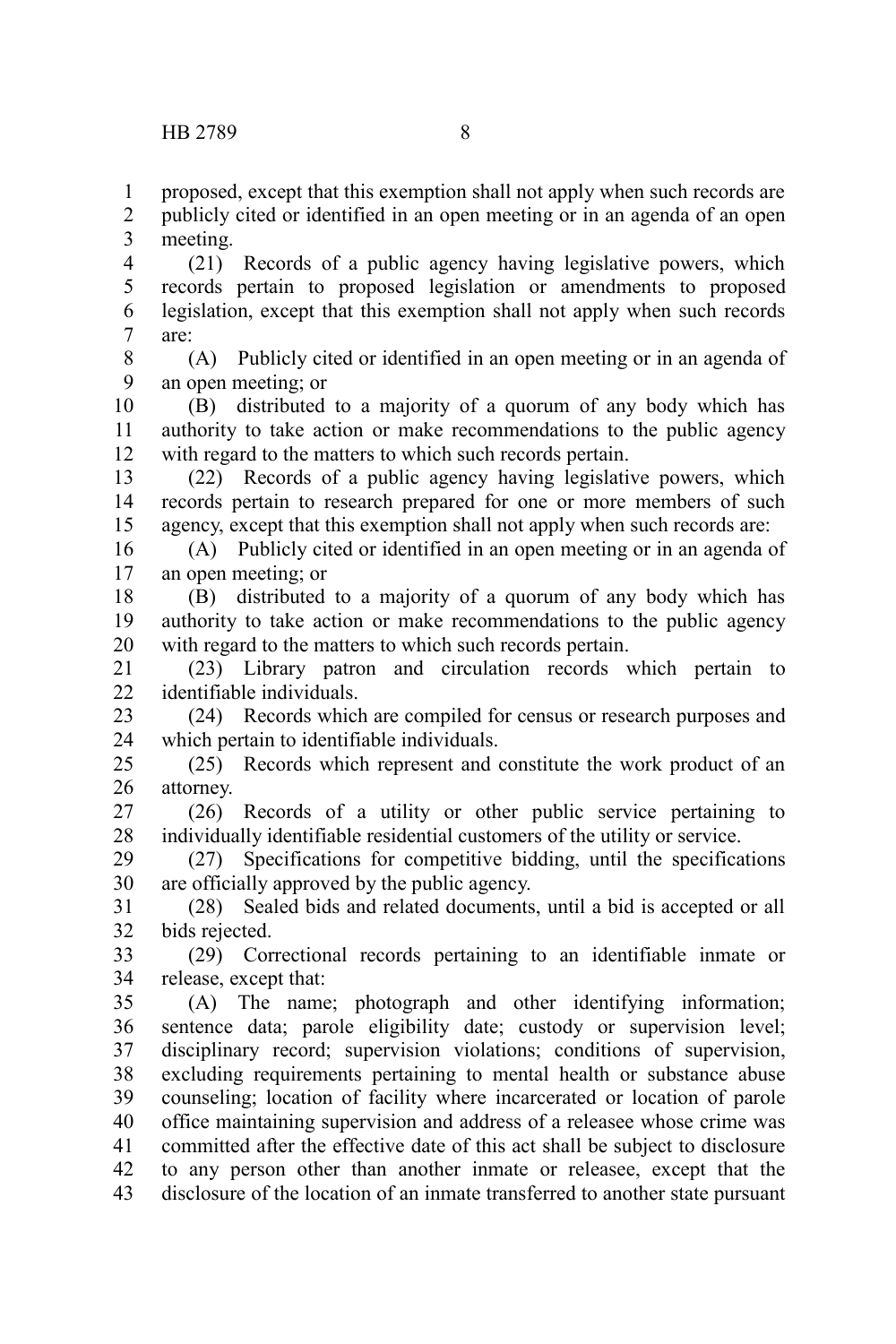to the interstate corrections compact shall be at the discretion of the secretary of corrections; 1 2

(B) the attorney general, law enforcement agencies, counsel for the inmate to whom the record pertains and any county or district attorney shall have access to correctional records to the extent otherwise permitted by law; 3 4 5 6

(C) the information provided to the law enforcement agency pursuant to the sex offender registration act, K.S.A. 22-4901 et seq., and amendments thereto, shall be subject to disclosure to any person, except that the name, address, telephone number or any other information which specifically and individually identifies the victim of any offender required to register as provided by the Kansas offender registration act, K.S.A. 22- 4901 et seq*.*, and amendments thereto, shall not be disclosed; and 7 8 9 10 11 12 13

(D) records of the department of corrections regarding the financial assets of an offender in the custody of the secretary of corrections shall be subject to disclosure to the victim, or such victim's family, of the crime for which the inmate is in custody as set forth in an order of restitution by the sentencing court. 14 15 16 17 18

(30) Public records containing information of a personal nature where the public disclosure thereof would constitute a clearly unwarranted invasion of personal privacy. 19 20 21

(31) Public records pertaining to prospective location of a business or industry where no previous public disclosure has been made of the business' or industry's interest in locating in, relocating within or expanding within the state. This exception shall not include those records pertaining to application of agencies for permits or licenses necessary to do business or to expand business operations within this state, except as otherwise provided by law. 22 23 24 25 26 27 28

(32) Engineering and architectural estimates made by or for any public agency relative to public improvements. 29 30

(33) Financial information submitted by contractors in qualification statements to any public agency. 31 32

(34) Records involved in the obtaining and processing of intellectual property rights that are expected to be, wholly or partially vested in or owned by a state educational institution, as defined in K.S.A. 76-711, and amendments thereto, or an assignee of the institution organized and existing for the benefit of the institution. 33 34 35 36 37

(35) Any report or record which is made pursuant to K.S.A. 65-4922, 65-4923 or 65-4924, and amendments thereto, and which is privileged pursuant to K.S.A. 65-4915 or 65-4925, and amendments thereto. 38 39 40

(36) Information which would reveal the precise location of an archeological site. 41 42

(37) Any financial data or traffic information from a railroad 43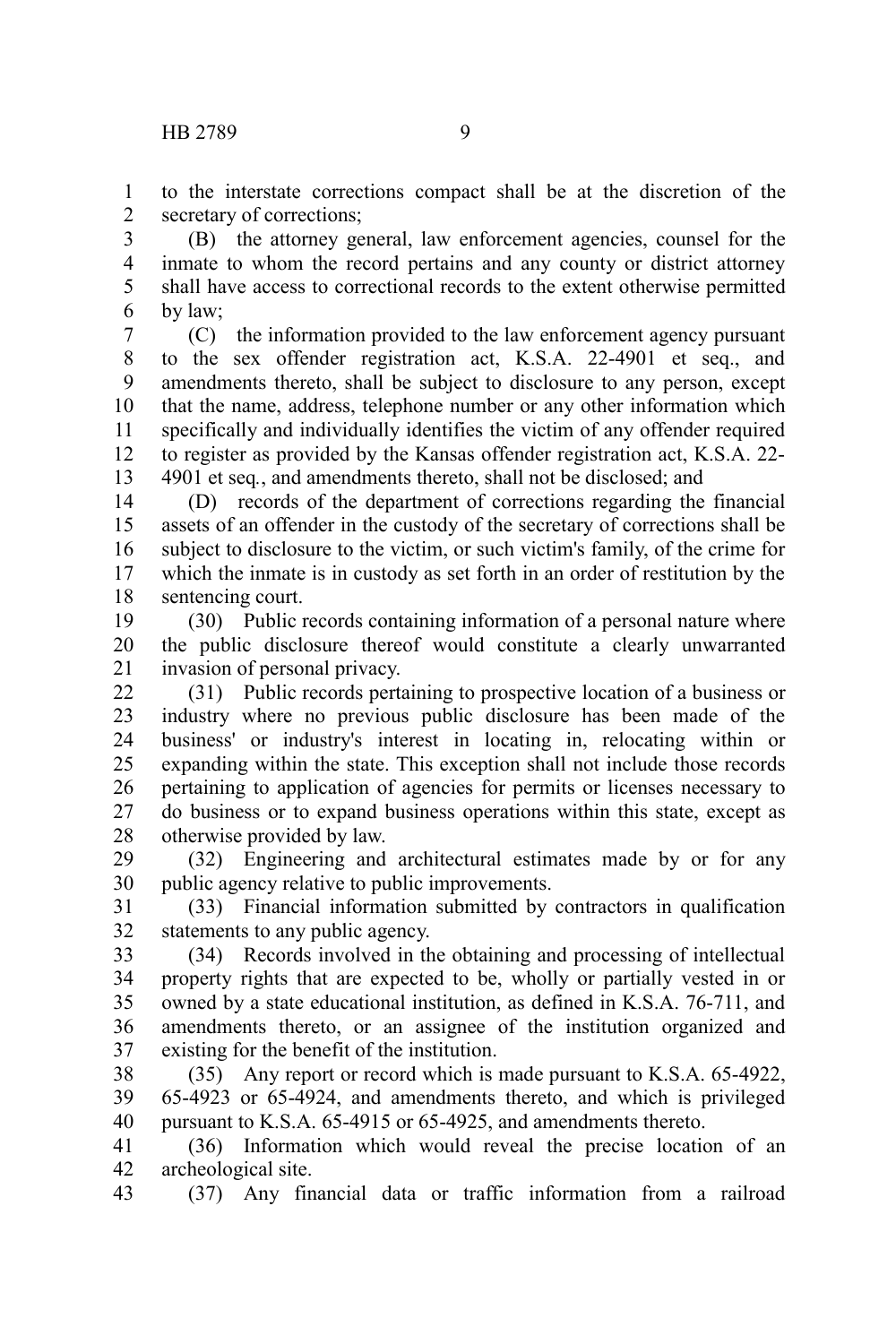company, to a public agency, concerning the sale, lease or rehabilitation of the railroad's property in Kansas. 1 2

(38) Risk-based capital reports, risk-based capital plans and corrective orders including the working papers and the results of any analysis filed with the commissioner of insurance in accordance with K.S.A. 40-2c20 and 40-2d20, and amendments thereto. 3 4 5 6

(39) Memoranda and related materials required to be used to support the annual actuarial opinions submitted pursuant to K.S.A. 40-409(b), and amendments thereto. 7 8 9

(40) Disclosure reports filed with the commissioner of insurance under K.S.A. 40-2,156(a), and amendments thereto. 10 11

(41) All financial analysis ratios and examination synopses concerning insurance companies that are submitted to the commissioner by the national association of insurance commissioners' insurance regulatory information system. 12 13 14 15

(42) Any records the disclosure of which is restricted or prohibited by a tribal-state gaming compact. 16 17

(43) Market research, market plans, business plans and the terms and conditions of managed care or other third-party contracts, developed or entered into by the university of Kansas medical center in the operation and management of the university hospital which the chancellor of the university of Kansas or the chancellor's designee determines would give an unfair advantage to competitors of the university of Kansas medical center. 18 19 20 21 22 23

(44) The amount of franchise tax paid to the secretary of revenue or the secretary of state by domestic corporations, foreign corporations, domestic limited liability companies, foreign limited liability companies, domestic limited partnership, foreign limited partnership, domestic limited liability partnerships and foreign limited liability partnerships. 24 25 26 27 28

(45) Records, other than criminal investigation records, the disclosure of which would pose a substantial likelihood of revealing security measures that protect: (A) Systems, facilities or equipment used in the production, transmission or distribution of energy, water or communications services; (B) transportation and sewer or wastewater treatment systems, facilities or equipment; or (C) private property or persons, if the records are submitted to the agency. For purposes of this paragraph, security means measures that protect against criminal acts intended to intimidate or coerce the civilian population, influence government policy by intimidation or coercion or to affect the operation of government by disruption of public services, mass destruction, assassination or kidnapping. Security measures include, but are not limited to, intelligence information, tactical plans, resource deployment and vulnerability assessments. 29 30 31 32 33 34 35 36 37 38 39 40 41 42

(46) Any information or material received by the register of deeds of 43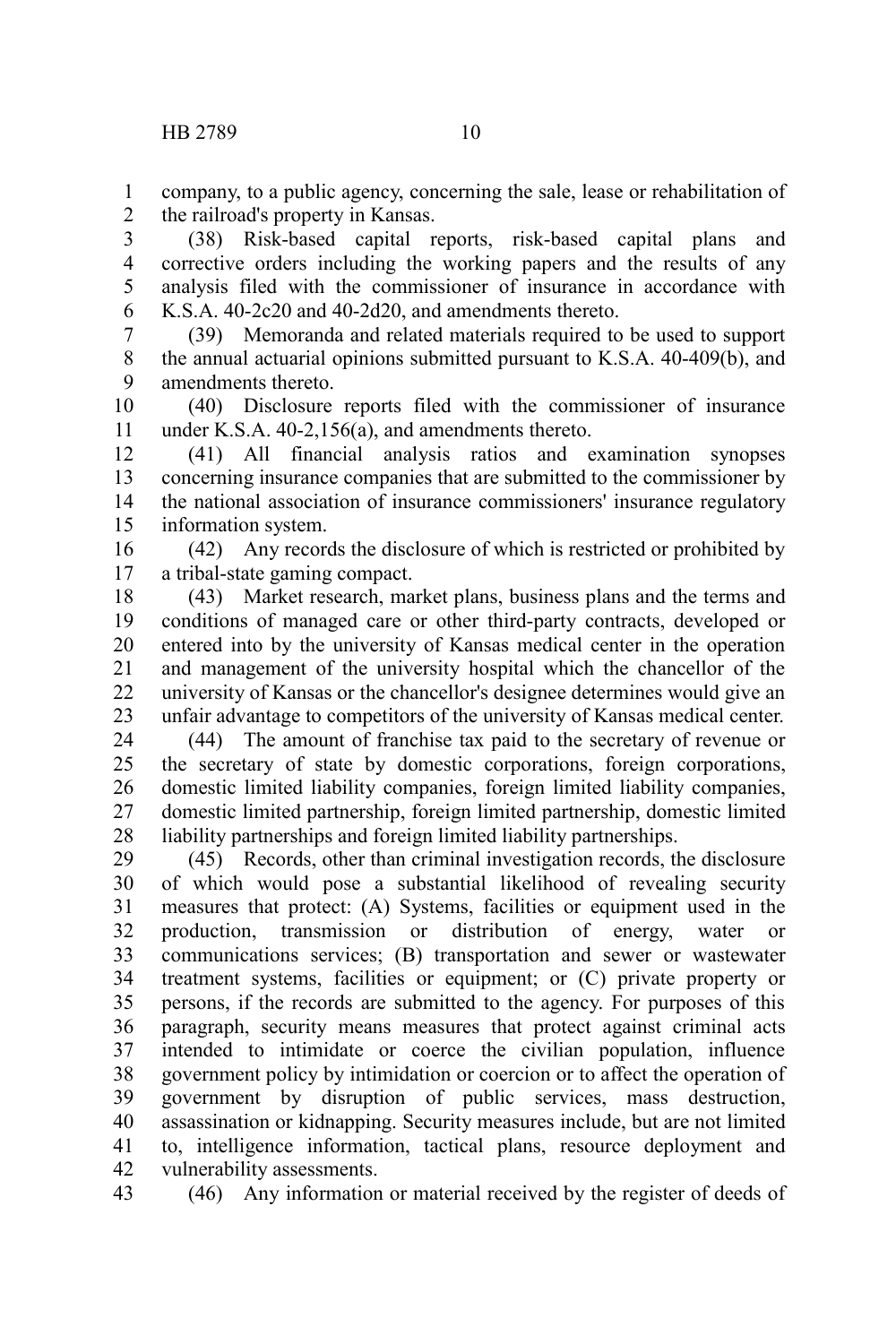a county from military discharge papers, DD Form 214. Such papers shall be disclosed: To the military dischargee; to such dischargee's immediate family members and lineal descendants; to such dischargee's heirs, agents or assigns; to the licensed funeral director who has custody of the body of the deceased dischargee; when required by a department or agency of the federal or state government or a political subdivision thereof; when the form is required to perfect the claim of military service or honorable discharge or a claim of a dependent of the dischargee; and upon the written approval of the commissioner of veterans affairs, to a person conducting research. 1 2 3 4 5 6 7 8 9 10

(47) Information that would reveal the location of a shelter or a safehouse or similar place where persons are provided protection from abuse or the name, address, location or other contact information of alleged victims of stalking, domestic violence or sexual assault. 11 12 13 14

(48) Policy information provided by an insurance carrier in accordance with K.S.A.  $44-532(h)(1)$ , and amendments thereto. This exemption shall not be construed to preclude access to an individual employer's record for the purpose of verification of insurance coverage or to the department of labor for their business purposes. 15 16 17 18 19

(49) An individual's e-mail address, cell phone number and other contact information which has been given to the public agency for the purpose of public agency notifications or communications which are widely distributed to the public. 20 21 22 23

(50) Information provided by providers to the local collection point administrator or to the 911 coordinating council pursuant to the Kansas 911 act, and amendments thereto, upon request of the party submitting such records. 24 25 26 27

(51) Records of a public agency on a public website which are searchable by a keyword search and identify the home address or home ownership of a law enforcement officer as defined in K.S.A. 2017 Supp. 21-5111, and amendments thereto, parole officer, probation officer, court services officer or community correctional services officer. Such individual officer shall file with the custodian of such record a request to have such officer's identifying information restricted from public access on such public website. Within 10 business days of receipt of such requests, the public agency shall restrict such officer's identifying information from such public access. Such restriction shall expire after five years and such officer may file with the custodian of such record a new request for restriction at any time. 28 29 30 31 32 33 34 35 36 37 38 39

(52) Records of a public agency on a public website which are searchable by a keyword search and identify the home address or home ownership of a federal judge, a justice of the supreme court, a judge of the court of appeals, a district judge, a district magistrate judge, a municipal 40 41 42 43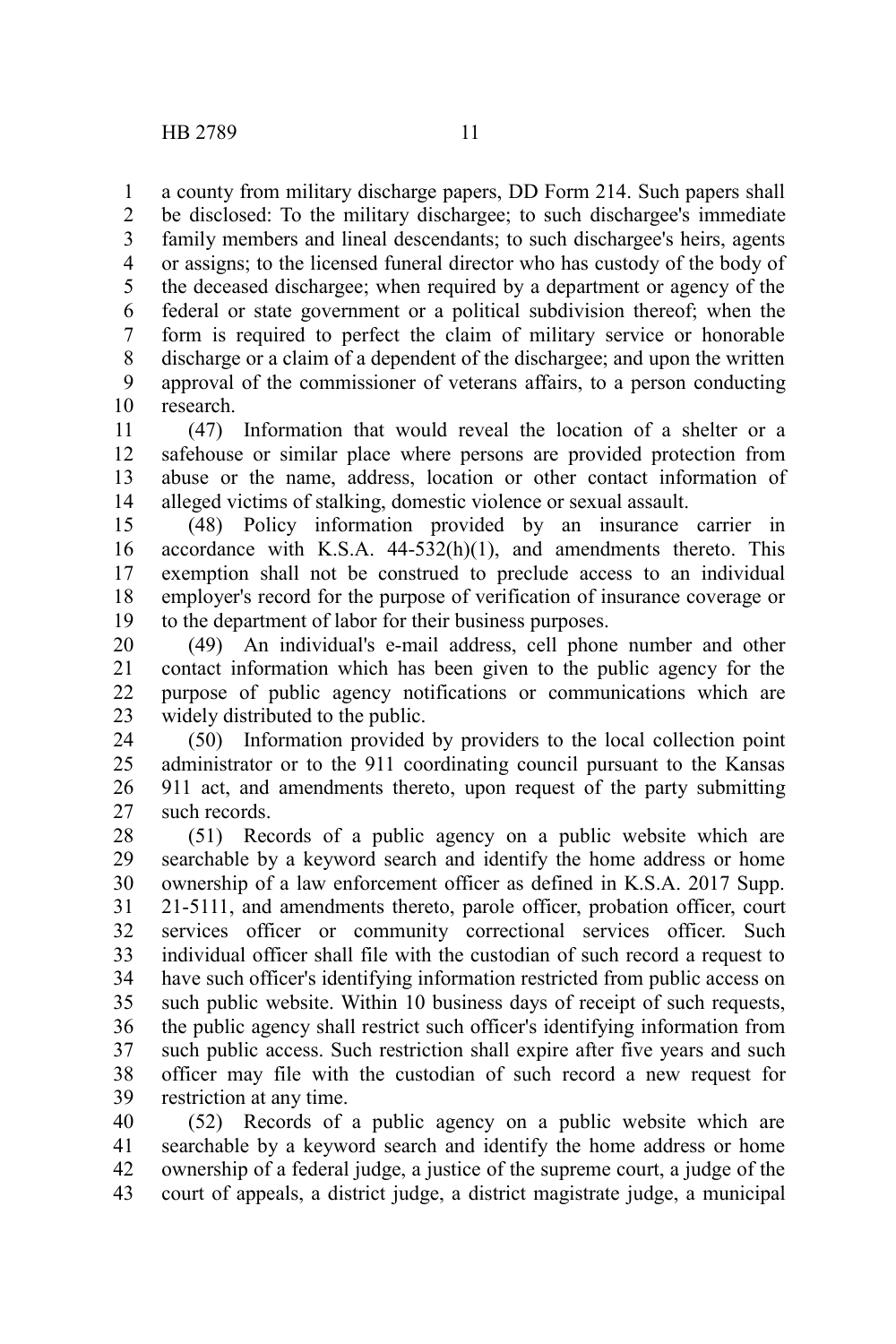judge, the United States attorney for the district of Kansas, an assistant United States attorney, a special assistant United States attorney, the attorney general, an assistant attorney general, a special assistant attorney general, a county attorney, an assistant county attorney, a special assistant county attorney, a district attorney, an assistant district attorney, a special assistant district attorney, a city attorney, an assistant city attorney or a special assistant city attorney. Such person shall file with the custodian of such record a request to have such person's identifying information restricted from public access on such public website. Within 10 business days of receipt of such requests, the public agency shall restrict such person's identifying information from such public access. Such restriction shall expire after five years and such person may file with the custodian of such record a new request for restriction at any time. 1 2 3 4 5 6 7 8 9 10 11 12 13

(53) Records of a public agency that would disclose the name, home address, zip code, e-mail address, phone number or cell phone number or other contact information for any person licensed to carry concealed handguns or of any person who enrolled in or completed any weapons training in order to be licensed or has made application for such license under the personal and family protection act, K.S.A. 2017 Supp. 75-7c01 et seq., and amendments thereto, shall not be disclosed unless otherwise required by law. 14 15 16 17 18 19 20 21

(54) Records of a utility concerning information about cyber security threats, attacks or general attempts to attack utility operations provided to law enforcement agencies, the state corporation commission, the federal energy regulatory commission, the department of energy, the southwest power pool, the North American electric reliability corporation, the federal communications commission or any other federal, state or regional organization that has a responsibility for the safeguarding of telecommunications, electric, potable water, waste water disposal or treatment, motor fuel or natural gas energy supply systems. 22 23 24 25 26 27 28 29 30

(55) Records of a public agency containing information or reports obtained and prepared by the office of the state bank commissioner in the course of licensing or examining a person engaged in money transmission business pursuant to K.S.A. 9-508 et seq., and amendments thereto, shall not be disclosed except pursuant to K.S.A. 9-513c, and amendments thereto, or unless otherwise required by law. 31 32 33 34 35 36

*(56) (A) Standards adopted by the state board of education pursuant to section 1, and amendments thereto, for making all public schools and attendance centers operated by school districts in this state safe and secure.* 37 38 39 40

*(B) Standards adopted by the state board of education pursuant to section 2, and amendments thereto, for school safety and security plans for school districts.* 41 42 43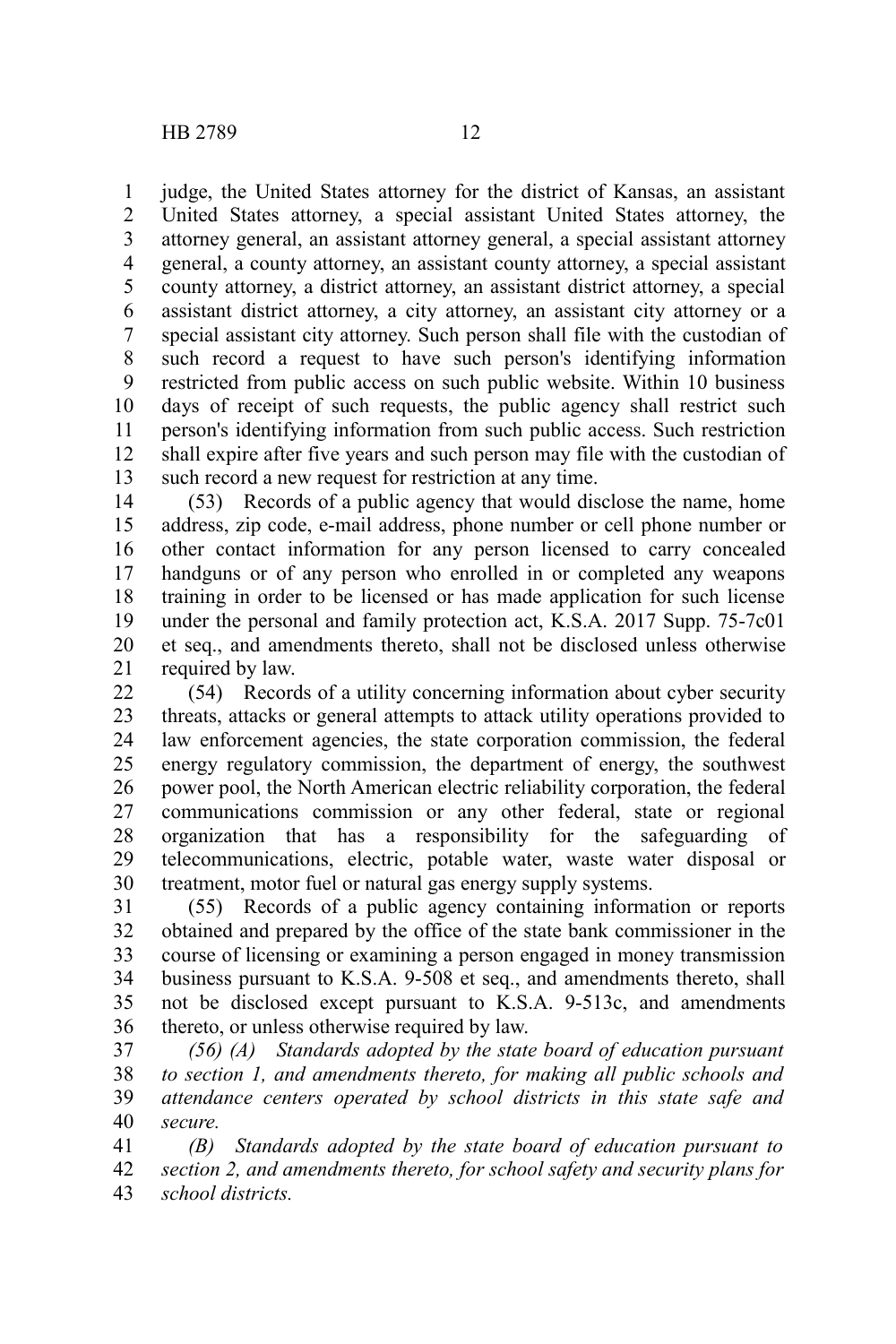*(C) Comprehensive school safety and security plans adopted by the board of education of a school district pursuant to section 3, and amendments thereto.* 1 2 3

*(D) Records regarding school district employees designated as SAFER schools team members pursuant to section 5, and amendments thereto, or who are otherwise authorized to carry a concealed handgun pursuant to K.S.A. 2017 Supp. 75-7c10, and amendments thereto, including any list of such employees kept or maintained by the school district.* 4 5 6 7 8 9

(b) Except to the extent disclosure is otherwise required by law or as appropriate during the course of an administrative proceeding or on appeal from agency action, a public agency or officer shall not disclose financial information of a taxpayer which may be required or requested by a county appraiser or the director of property valuation to assist in the determination of the value of the taxpayer's property for ad valorem taxation purposes; or any financial information of a personal nature required or requested by a public agency or officer, including a name, job description or title revealing the salary or other compensation of officers, employees or applicants for employment with a firm, corporation or agency, except a public agency. Nothing contained herein shall be construed to prohibit the publication of statistics, so classified as to prevent identification of particular reports or returns and the items thereof. 10 11 12 13 14 15 16 17 18 19 20 21 22

(c) As used in this section, the term ''cited or identified'' shall not include a request to an employee of a public agency that a document be prepared. 23 24 25

(d) If a public record contains material which is not subject to disclosure pursuant to this act, the public agency shall separate or delete such material and make available to the requester that material in the public record which is subject to disclosure pursuant to this act. If a public record is not subject to disclosure because it pertains to an identifiable individual, the public agency shall delete the identifying portions of the record and make available to the requester any remaining portions which are subject to disclosure pursuant to this act, unless the request is for a record pertaining to a specific individual or to such a limited group of individuals that the individuals' identities are reasonably ascertainable, the public agency shall not be required to disclose those portions of the record which pertain to such individual or individuals. 26 27 28 29 30 31 32 33 34 35 36 37

(e) The provisions of this section shall not be construed to exempt from public disclosure statistical information not descriptive of any identifiable person. 38 39 40

(f) Notwithstanding the provisions of subsection (a), any public record which has been in existence more than 70 years shall be open for inspection by any person unless disclosure of the record is specifically 41 42 43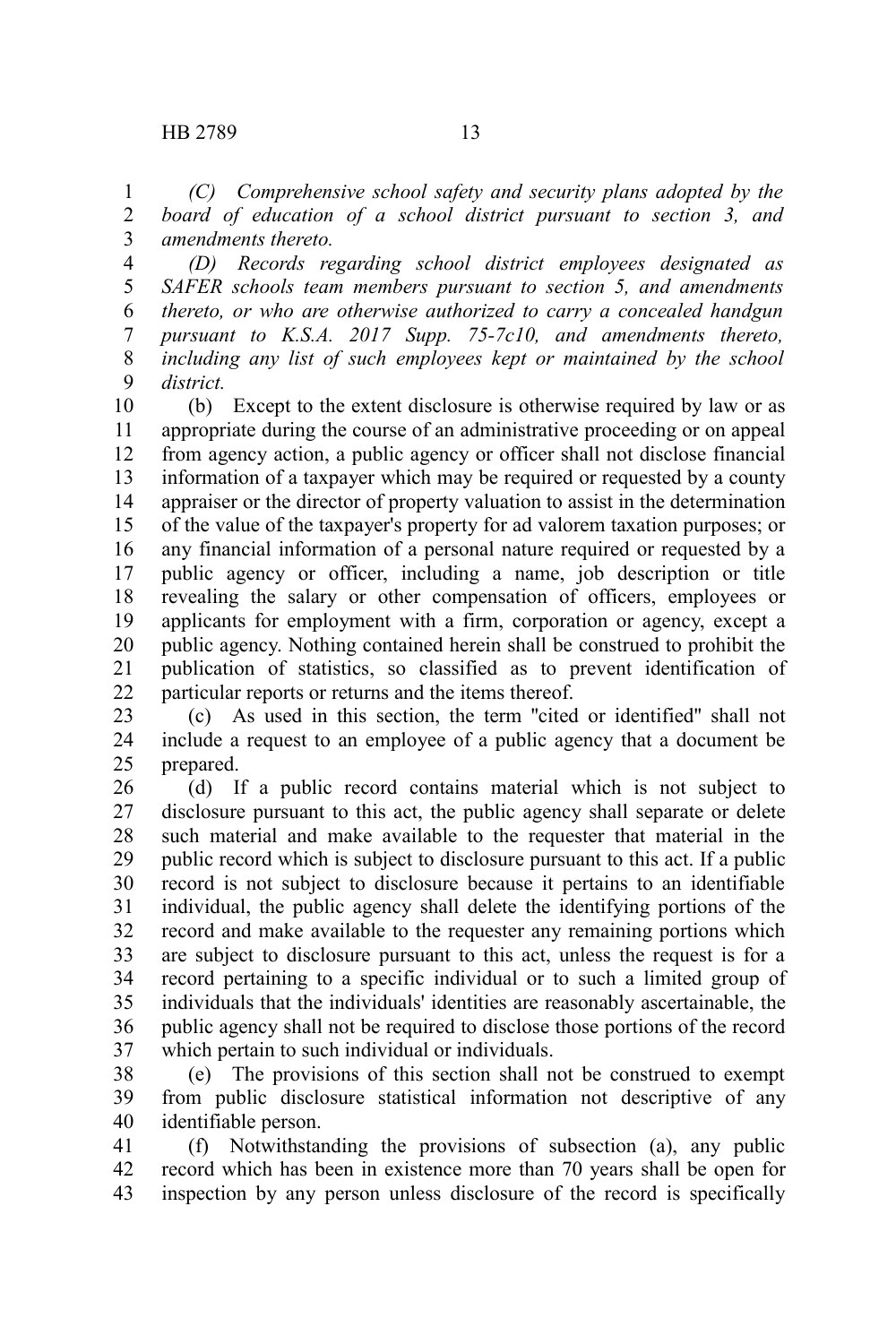1

(g) Any confidential records or information relating to security measures provided or received under the provisions of subsection (a)(45) shall not be subject to subpoena, discovery or other demand in any administrative, criminal or civil action. 4 5 6 7

Sec. 10. K.S.A. 2017 Supp. 72-6143 is hereby amended to read as follows: 72-6143. (a) If a school employee has information that a pupil is a pupil to whom the provisions of this subsection apply, the school employee shall report such information and identify the pupil to the superintendent of schools. The superintendent of schools shall investigate the matter and, upon determining that the identified pupil is a pupil to whom the provisions of this subsection apply, shall provide the reported information and identify the pupil to all school employees who are directly involved or likely to be directly involved in teaching or providing other school related services to the pupil. The provisions of this subsection apply to: 8 9 10 11 12 13 14 15 16 17 18

(1) Any pupil who has been expelled for the reason provided by K.S.A. 2017 Supp. 72-6114(c), and amendments thereto, for conduct which endangers the safety of others; 19 20 21

(2) any pupil who has been expelled for the reason provided by K.S.A. 2017 Supp. 72-6114(d), and amendments thereto; 22 23

(3) any pupil who has been expelled under a policy adopted pursuant to K.S.A. 2017 Supp. 72-6132, and amendments thereto; 24 25

(4) any pupil who has been adjudged to be a juvenile offender and whose offense, if committed by an adult, would constitute a felony under the laws of Kansas or the state where the offense was committed, except any pupil adjudicated as a juvenile offender for a felony theft offense involving no direct threat to human life; and 26 27 28 29 30

(5) any pupil who has been tried and convicted as an adult of any felony, except any pupil convicted of a felony theft crime involving no direct threat to human life. 31 32 33

A school employee and the superintendent of schools shall not be required to report information concerning a pupil specified in this subsection if the expulsion, adjudication as a juvenile offender or conviction of a felony occurred more than 365 days prior to the school employee's report to the superintendent of schools. 34 35 36 37 38

39

(b) Each board of education shall adopt a policy that includes:

(1) A requirement that an immediate report be made to the appropriate state or local law enforcement agency by or on behalf of any school employee who knows or has reason to believe that an act has been committed at school, on school property, or at a school supervised activity 40 41 42 43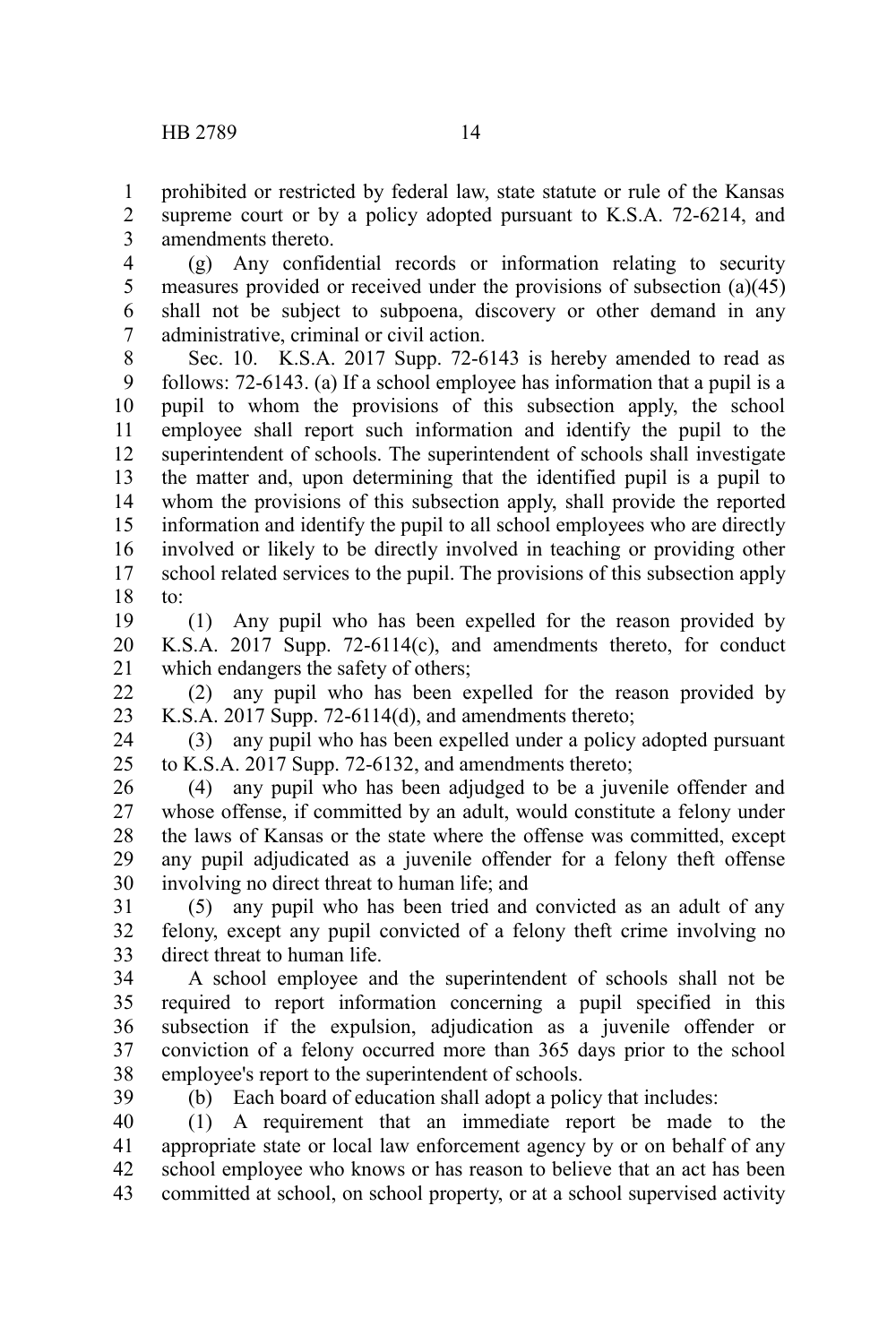and that the act involved conduct which constitutes the commission of a felony or misdemeanor or which involves the possession, use or disposal of explosives, firearms or other weapons, provided that the report would not violate the terms of the memorandum of understanding approved by the school employee's school district pursuant to subsection (i); and 1 2 3 4 5

6

(2) the procedures for making such a report.

(c) School employees shall not be subject to the provisions of K.S.A.  $2017$  Supp. 72-6144(b), and amendments thereto, if: 7 8

(1) They follow the procedures from a policy adopted pursuant to the provisions of subsection (b); or 9 10

11

(2) their board of education fails to adopt such policy.

(d) Each board of education shall annually compile and report to the state board of education at least the following information relating to school safety and security: The types and frequency of criminal acts that are required to be reported pursuant to the provisions of subsection (b), arrests and referrals to law enforcement or juvenile intake and assessment services made in connection to the criminal act, disaggregated by occurrences at school, on school property and at school supervised activities. The data must include an analysis according to race, gender and any other relevant demographic information. The report shall be incorporated into and become part of the current report required under the quality performance accreditation system. 12 13 14 15 16 17 18 19 20 21 22

(e) Each board of education shall make available to pupils and their parents, to school employees and, upon request, to others, district policies and reports concerning school safety and security, except that the provisions of this subsection shall not apply to reports made by a superintendent of schools and school employees pursuant to subsection (a). 23 24 25 26 27 28

(f) Nothing in this section shall be construed or operate in any manner so as to prevent any school employee from reporting criminal acts to school officials and to appropriate state and local law enforcement agencies. 29 30 31 32

(g) The state board of education shall extract the information relating to school safety and security from the quality performance accreditation report and transmit the information to the governor, the legislature, the attorney general, the secretary of health and environment, the secretary for children and families and the commissioner of juvenile justice. 33 34 35 36 37

(h) No board of education, member of any such board, superintendent of schools or school employee shall be liable for damages in a civil action resulting from a person's good faith acts or omissions in complying with the requirements or provisions of the Kansas school safety and security act. 38 39 40 41 42

(i) The state board of education shall require that the superintendent 43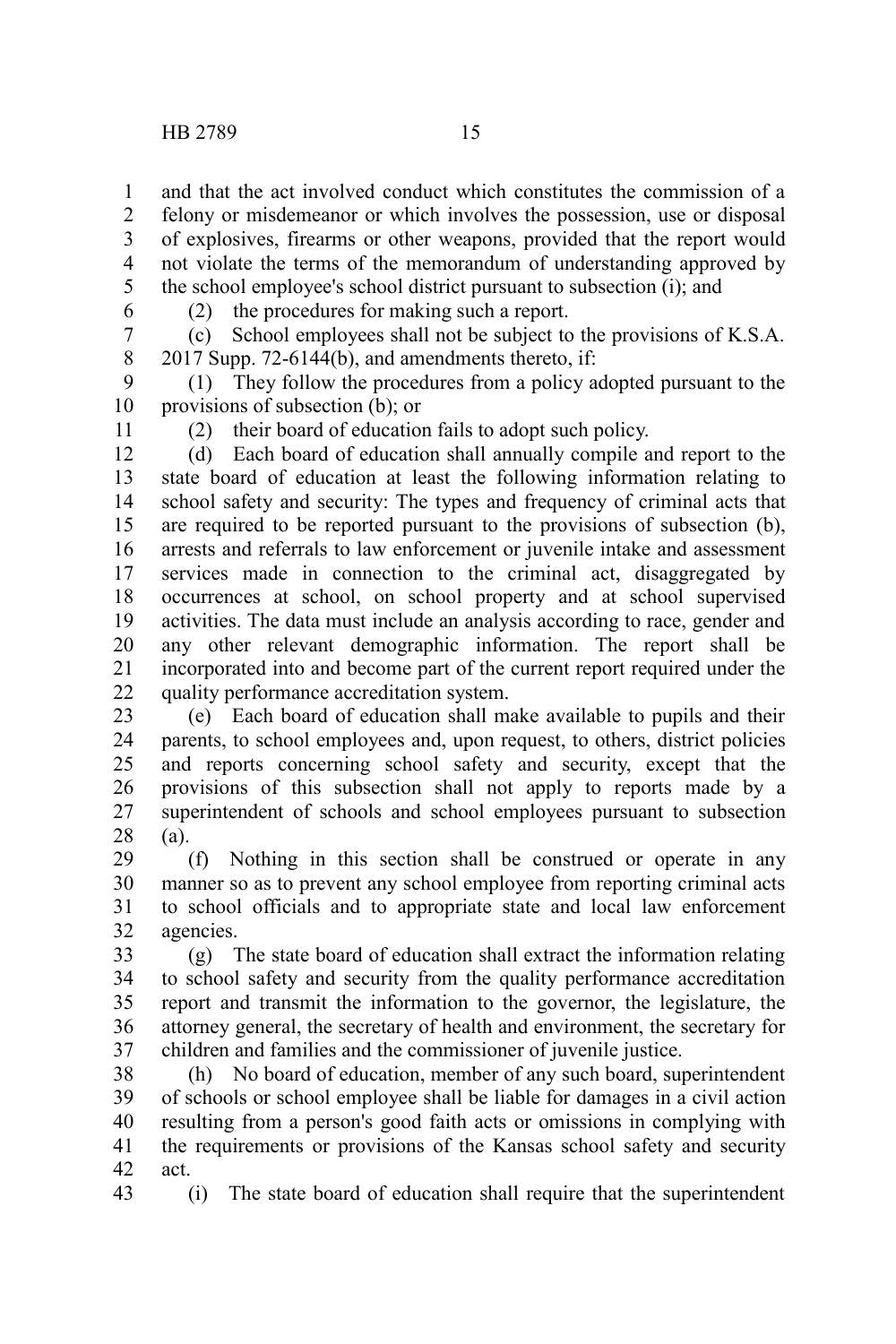of schools in each school district or the superintendent's designee develop, approve and submit to the state board of education a memorandum of understanding developed in collaboration with relevant stakeholders, including law enforcement agencies, the courts and the district and county attorneys, establishing clear guidelines for how and when school-based behaviors are referred to law enforcement or the juvenile justice system with the goal of reducing such referrals and protecting public safety. The state board of education shall provide a report annually to the department of corrections and to the office of judicial administration compiling school district compliance and summarizing the content of each memorandum of understanding. 1 2 3 4 5 6 7 8 9 10 11

*(j) Any pupil, teacher, administrator or other individual, regardless of whether such individual is employed by a school district, may report any pupil to whom subsection (a) applies through the SAFER schools hotline maintained by the Kansas bureau of investigation. All reports made through the SAFER schools hotline shall be investigated in accordance with the provisions of this section. Each school district shall prominently publish the SAFER schools hotline on the homepage of such district's website. The Kansas bureau of investigation shall establish and maintain a SAFER schools hotline for purposes of this subsection.* 12 13 14 15 16 17 18 19 20

Sec. 11. K.S.A. 2017 Supp. 75-7c03 is hereby amended to read as follows: 75-7c03. (a) The attorney general shall issue licenses to carry concealed handguns to persons who comply with the application and training requirements of this act and who are not disqualified under K.S.A. 2017 Supp. 75-7c04, and amendments thereto. Such licenses shall be valid throughout the state for a period of four years from the date of issuance. The availability of licenses to carry concealed handguns under this act shall not be construed to impose a general prohibition on the carrying of handguns without such license, whether carried openly or concealed, or loaded or unloaded. 21 22 23 24 25 26 27 28 29 30

(b) The license shall be a separate card, in a form prescribed by the attorney general, that is approximately the size of a Kansas driver's license and shall bear the licensee's signature, name, address, date of birth and driver's license number or nondriver's identification card number except that the attorney general shall assign a unique number for military applicants or their dependents described in K.S.A. 2017 Supp. 75-7c05(a) (1)(B), and amendments thereto. 31 32 33 34 35 36 37

*(c) The attorney general shall issue a license to carry a concealed handgun with a SAFER schools endorsement to any person who is eligible for such endorsement and who complies with the application and training requirements of this act for such endorsement. A license with a SAFER schools endorsement shall be valid for a period of four years from the date of issuance and may be renewed in accordance with K.S.A. 2017 Supp. 75-* 38 39 40 41 42 43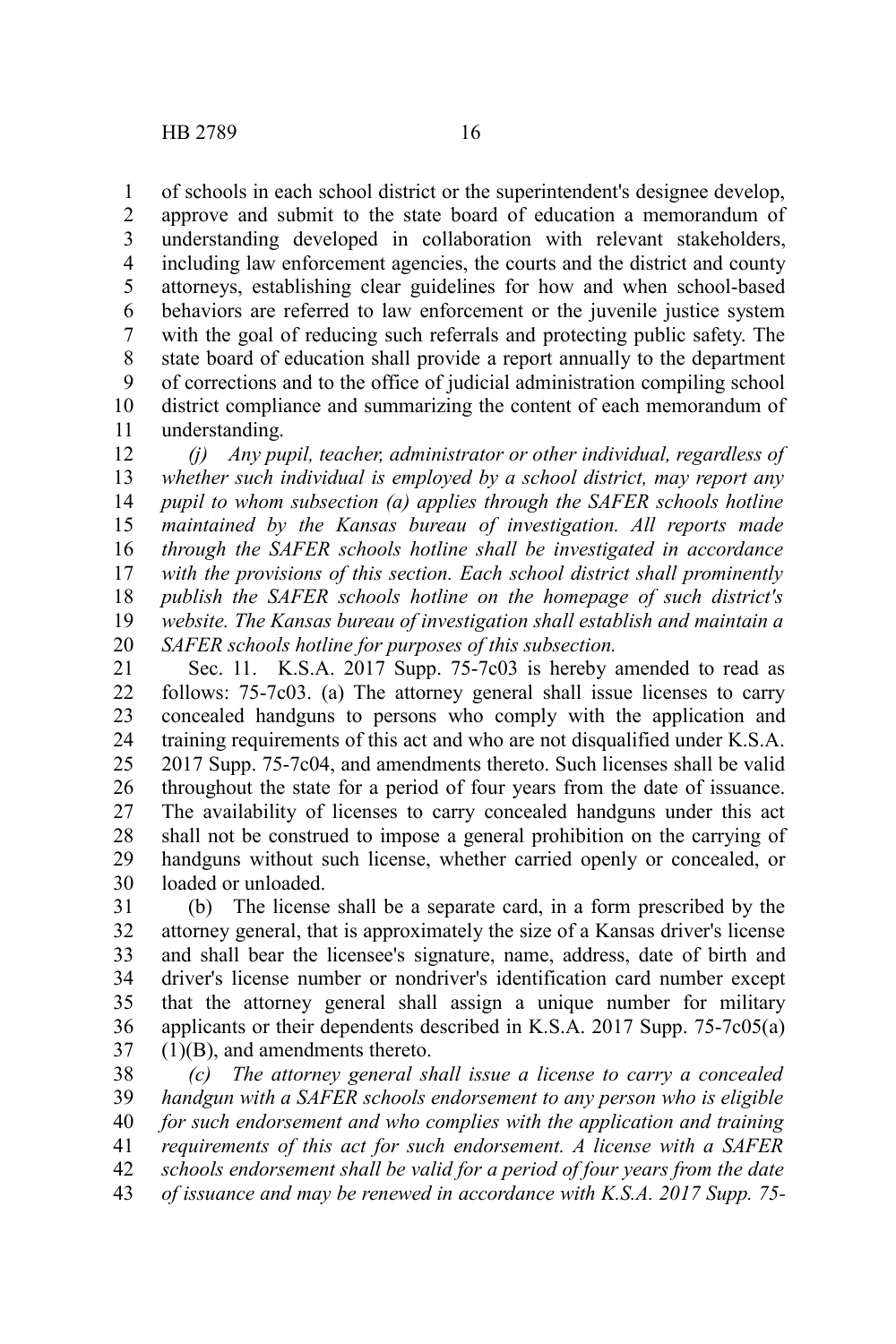*7c08, and amendments thereto. The SAFER schools endorsement shall be* 1

*prominently displayed on the front of the license in such form as prescribed by the attorney general.* 2 3

Sec. 12. K.S.A. 2017 Supp. 75-7c04 is hereby amended to read as follows: 75-7c04. (a) The attorney general shall not issue a license pursuant to this act if the applicant: 4 5 6

(1) Is not a resident of the county where application for licensure is made or is not a resident of the state; 7 8

(2) is prohibited from shipping, transporting, possessing or receiving a firearm or ammunition under 18 U.S.C.  $\S$  922(g) or (n), and amendments thereto, or K.S.A. 21-4204, prior to its repeal, or K.S.A. 2017 Supp. 21- 6301(a)(10) through (a)(13) or K.S.A. 2017 Supp. 21-6304(a)(1) through (a)(3), and amendments thereto; or 9 10 11 12 13

14

(3) is less than 21 years of age.

(b) (1) The attorney general shall adopt rules and regulations establishing procedures and standards as authorized by this act for an eight-hour handgun safety and training course required by this section. Such standards shall include: (A) A requirement that trainees receive training in the safe storage of handguns, actual firing of handguns and instruction in the laws of this state governing the carrying of concealed handguns and the use of deadly force; (B) general guidelines for courses which are compatible with the industry standard for basic handgun training for civilians; (C) qualifications of instructors; and (D) a requirement that the course be: (i) A handgun course certified or sponsored by the attorney general; or (ii) a handgun course certified or sponsored by the national rifle association or by a law enforcement agency, college, private or public institution or organization or handgun training school, if the attorney general determines that such course meets or exceeds the standards required by rules and regulations adopted by the attorney general and is taught by instructors certified by the attorney general or by the national rifle association, if the attorney general determines that the requirements for certification of instructors by such association meet or exceed the standards required by rules and regulations adopted by the attorney general. Any person wanting to be certified by the attorney general as an instructor shall submit to the attorney general an application in the form required by the attorney general and a fee not to exceed \$150. 15 16 17 18 19 20 21 22 23 24 25 26 27 28 29 30 31 32 33 34 35 36

(2) The cost of the handgun safety and training course required by this section shall be paid by the applicant. The following shall constitute satisfactory evidence of satisfactory completion of an approved handgun safety and training course: 37 38 39 40

(A) Evidence of completion of a course that satisfies the requirements of subsection (b)(1), in the form provided by rules and regulations adopted by the attorney general; 41 42 43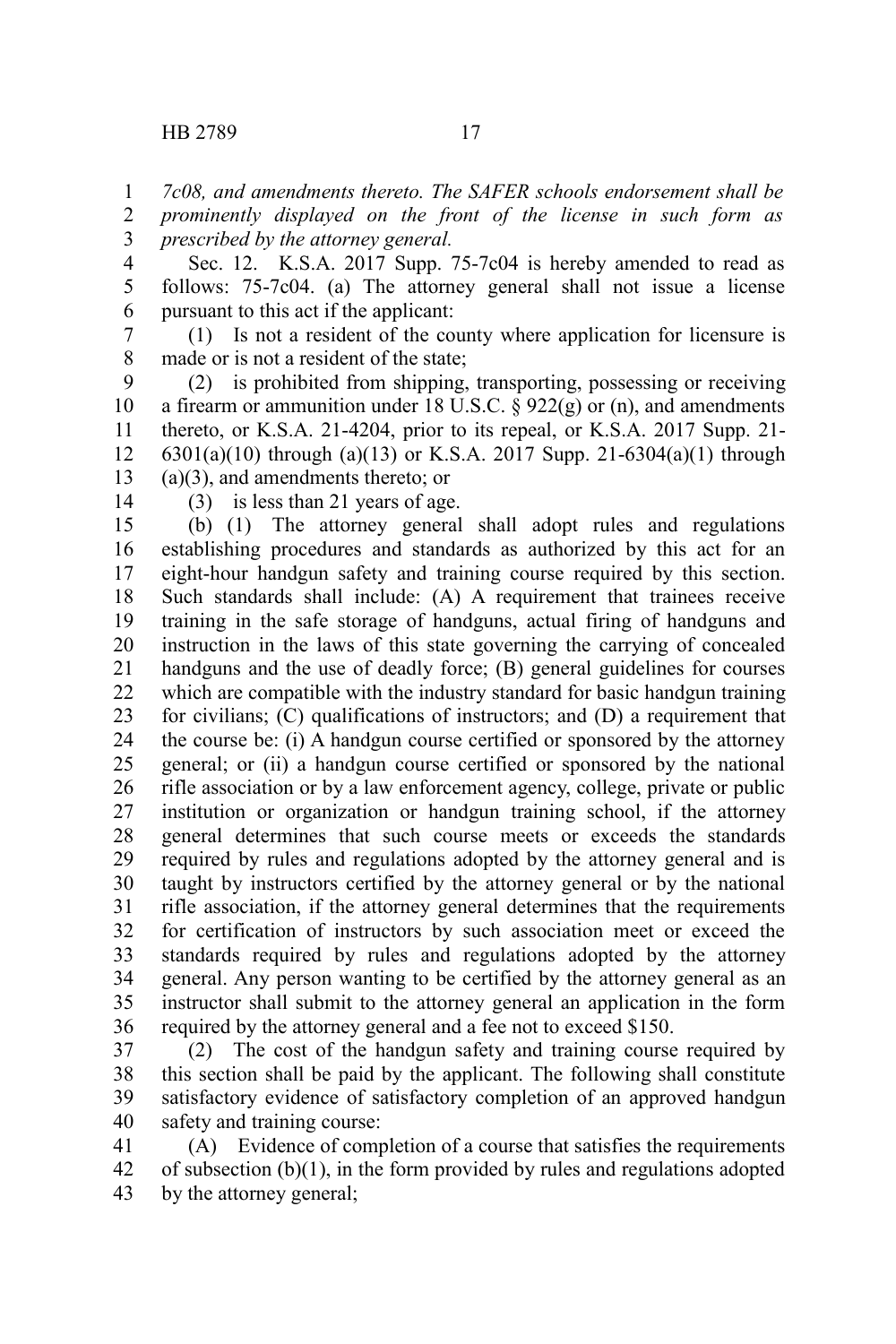(B) an affidavit from the instructor, school, club, organization or group that conducted or taught such course attesting to the completion of the course by the applicant; 1 2 3

(C) evidence of completion of a course offered in another jurisdiction which is determined by the attorney general to have training requirements that are equal to or greater than those required by this act; or 4 5 6

(D) a determination by the attorney general pursuant to subsection (c) *(d)*. 7 8

*(c) (1) The attorney general shall only issue a license with a SAFER schools endorsement to applicants who have been authorized by the board of education of the school district employing such applicant to carry a concealed handgun in the buildings operated by such school district pursuant to K.S.A. 2017 Supp. 75-7c10(d), and amendments thereto.* 9 10 11 12 13

*(2) The attorney general shall adopt rules and regulations establishing procedures and standards as authorized by this act for a SAFER schools handgun safety and training course required for any person applying for a license with a SAFER schools endorsement. Such standards shall include: (A) A requirement that trainees satisfy the handgun safety and training course required under subsection (b); (B) a requirement that trainees receive specific training designed for school district employees based on guidelines for such training developed by the commission on peace officers' standards and training; (C) qualifications of instructors; and (D) a requirement that the course be provided by a handgun course instructor certified by the attorney general or by a law enforcement officer who is working with the school district employing the trainee.* 14 15 16 17 18 19 20 21 22 23 24 25 26

27

(c) *(d)* The attorney general may:

(1) Create a list of concealed carry handgun licenses or permits issued by other jurisdictions which the attorney general finds have training requirements that are equal to or greater than those of this state; and 28 29 30

(2) review each application received pursuant to K.S.A. 2017 Supp. 75-7c05, and amendments thereto, to determine if the applicant's previous training qualifications were equal to or greater than those of this state. 31 32 33

34

(d) *(e)* For the purposes of this section:

(1) "Equal to or greater than" means the applicant's prior training meets or exceeds the training established in this section by having required, at a minimum, the applicant to: (A) Receive instruction on the laws of self-defense; and (B) demonstrate training and competency in the safe handling, storage and actual firing of handguns. 35 36 37 38 39

40

(2) "Jurisdiction" means another state or the District of Columbia.

(3) "License or permit" means a concealed carry handgun license or permit from another jurisdiction which has not expired and, except for any residency requirement of the issuing jurisdiction, is currently in good 41 42 43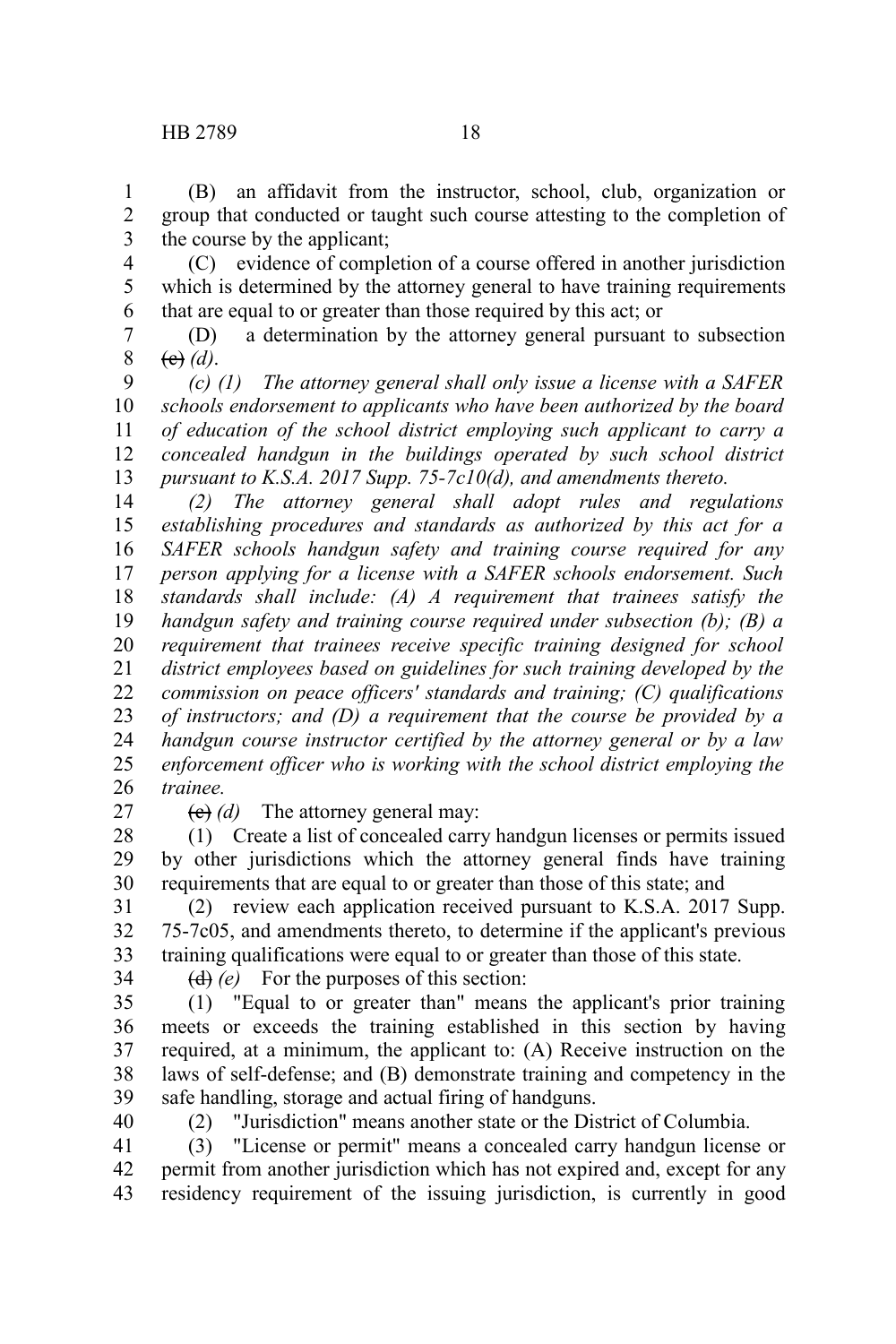standing. 1

Sec. 13. K.S.A. 2017 Supp. 75-7c05 is hereby amended to read as follows: 75-7c05. (a) The application for a license pursuant to this act shall be completed, under oath, on a form prescribed by the attorney general and shall only include: 2 3 4 5

(1) (A) Subject to the provisions of subsection  $(a)(1)(B)$ , the name, address, social security number, Kansas driver's license number or Kansas nondriver's license identification number, place and date of birth, a photocopy of the applicant's driver's license or nondriver's identification card and a photocopy of the applicant's certificate of training course completion; (B) in the case of an applicant who presents proof that such person is on active duty with any branch of the armed forces of the United States, or is the dependent of such a person, and who does not possess a Kansas driver's license or Kansas nondriver's license identification, the number of such license or identification shall not be required; 6 7 8 9 10 11 12 13 14 15

(2) a statement that the applicant is in compliance with criteria contained within K.S.A. 2017 Supp. 75-7c04, and amendments thereto; 16 17

(3) a statement that the applicant has been furnished a copy of this act and is knowledgeable of its provisions; 18 19

(4) a conspicuous warning that the application is executed under oath and that a false answer to any question, or the submission of any false document by the applicant, subjects the applicant to criminal prosecution under K.S.A. 2017 Supp. 21-5903, and amendments thereto; and 20 21 22 23

(5) a statement that the applicant desires a concealed handgun license as a means of lawful self-defense*; and* 24 25

*(6) a statement that the applicant is applying for a SAFER schools endorsement for such license, if applicable*. 26 27

(b) Except as otherwise provided in subsection  $\leftrightarrow$  *(i)*, the applicant shall submit to the sheriff of the county where the applicant resides, during any normal business hours: 28 29 30

31

(1) A completed application described in subsection (a);

(2) a nonrefundable license fee of \$132.50, if the applicant has not previously been issued a statewide license or if the applicant's license has permanently expired, which fee shall be in the form of two cashier's checks, personal checks or money orders of \$32.50 payable to the sheriff of the county where the applicant resides and \$100 payable to the attorney general; 32 33 34 35 36 37

(3) if applicable, a photocopy of the proof of training required by K.S.A. 2017 Supp. 75-7c04(b)(1), and amendments thereto; and 38 39

(4) a full frontal view photograph of the applicant taken within the preceding 30 days. 40 41

(c) (1) Except as otherwise provided in subsection  $\overrightarrow{(i)}$  (*j*), the sheriff, upon receipt of the items listed in subsection (b), shall provide for the full 42 43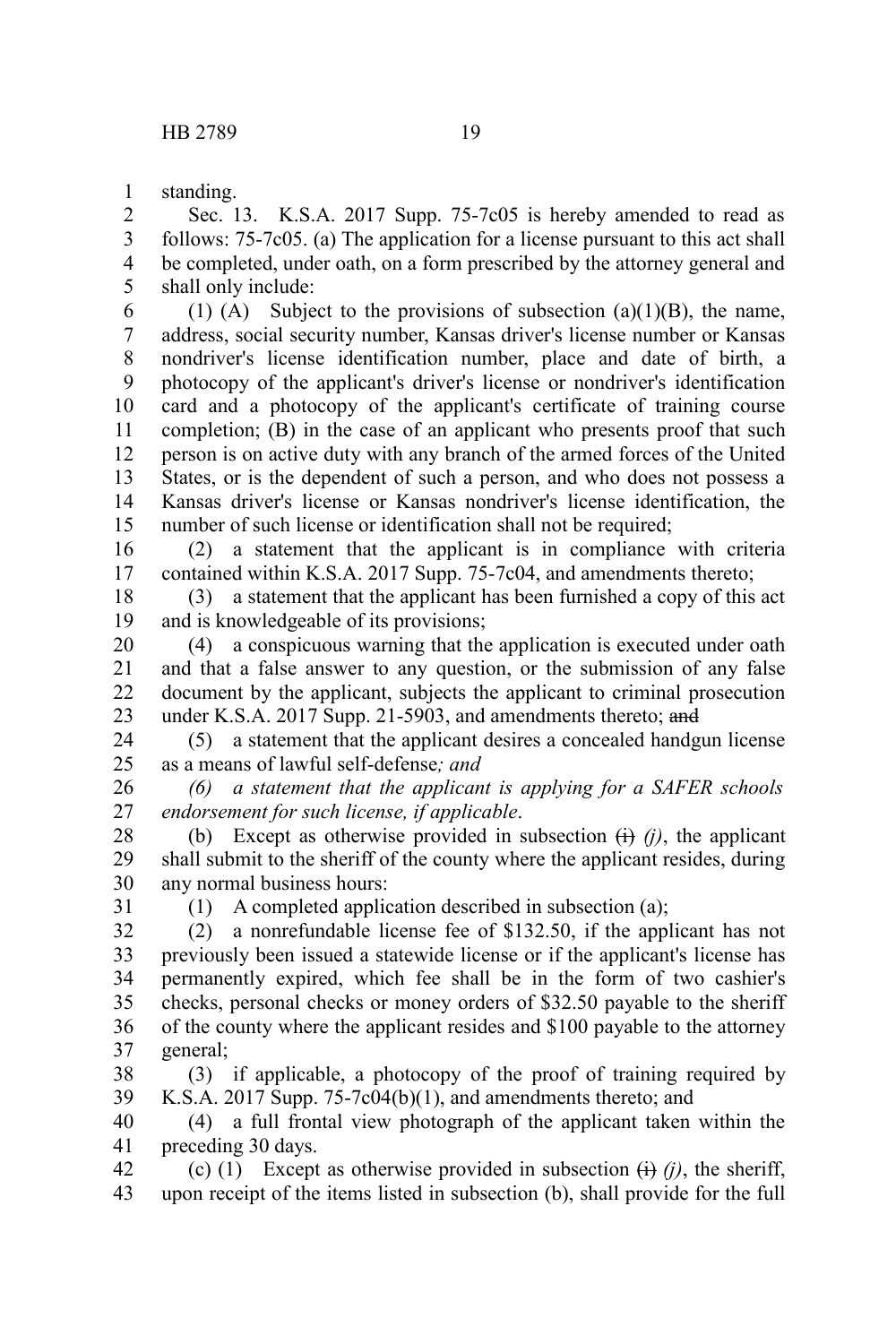set of fingerprints of the applicant to be taken and forwarded to the attorney general for purposes of a criminal history records check as provided by subsection (d). In addition, the sheriff shall forward to the attorney general the application and the portion of the original license fee which is payable to the attorney general. The cost of taking such fingerprints shall be included in the portion of the fee retained by the sheriff. Notwithstanding anything in this section to the contrary, an applicant shall not be required to submit fingerprints for a renewal application under K.S.A. 2017 Supp. 75-7c08, and amendments thereto. 1 2 3 4 5 6 7 8 9

(2) The sheriff of the applicant's county of residence or the chief law enforcement officer of any law enforcement agency, at the sheriff's or chief law enforcement officer's discretion, may participate in the process by submitting a voluntary report to the attorney general containing readily discoverable information, corroborated through public records, which, when combined with another enumerated factor, establishes that the applicant poses a significantly greater threat to law enforcement or the public at large than the average citizen. Any such voluntary reporting shall be made within 45 days after the date the sheriff receives the application. Any sheriff or chief law enforcement officer submitting a voluntary report shall not incur any civil or criminal liability as the result of the good faith submission of such report. 10 11 12 13 14 15 16 17 18 19 20 21

(3) All funds retained by the sheriff pursuant to the provisions of this section shall be credited to a special fund of the sheriff's office which shall be used solely for the purpose of administering this act. 22 23 24

(d) Each applicant shall be subject to a state and national criminal history records check which conforms to applicable federal standards, including an inquiry of the national instant criminal background check system for the purpose of verifying the identity of the applicant and whether the applicant has been convicted of any crime or has been the subject of any restraining order or any mental health related finding that would disqualify the applicant from holding a license under this act. The attorney general is authorized to use the information obtained from the state or national criminal history record check to determine the applicant's eligibility for such license. 25 26 27 28 29 30 31 32 33 34

(e) Within 90 days after the date of receipt of the items listed in subsection (b), the attorney general shall: 35 36

(1) Issue the license and certify the issuance to the department of revenue; or 37 38

(2) deny the application based solely on: (A) The report submitted by the sheriff or other chief law enforcement officer under subsection  $(c)(2)$ for good cause shown therein; or (B) the ground that the applicant is disqualified under the criteria listed in K.S.A. 2017 Supp. 75-7c04, and amendments thereto. If the attorney general denies the application, the 39 40 41 42 43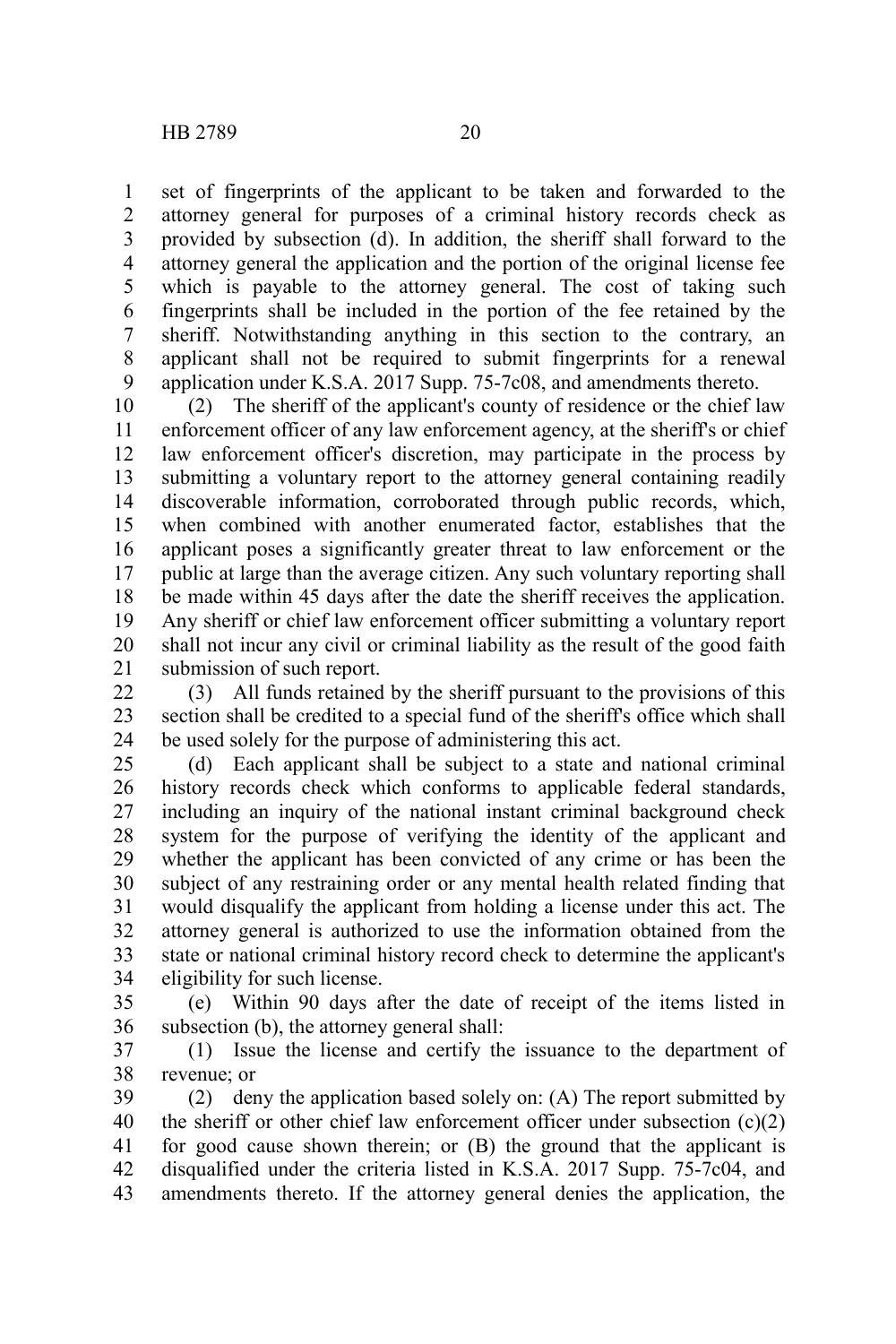- attorney general shall notify the applicant in writing, stating the ground for denial and informing the applicant the opportunity for a hearing pursuant to the Kansas administrative procedure act. 1 2 3
- (f) Each person issued a license shall pay to the department of revenue a fee for the cost of the license which shall be in amounts equal to the fee required pursuant to K.S.A. 8-243 and 8-246, and amendments thereto, for replacement of a driver's license. 4 5 6 7

*(g) (1) A person who possesses a license to carry a concealed handgun issued pursuant to this act may apply for a SAFER schools endorsement for such license. The application for a SAFER schools endorsement shall be completed, under oath, on a form prescribed by the attorney general and shall only include: (A) A photocopy of the applicant's license to carry a concealed handgun; (B) a photocopy of the applicant's certificate of completion of the SAFER schools handgun safety and training course; (C) a photocopy of the resolution adopted by the board of education of the school district authorizing such applicant to carry a concealed handgun in any building operated by such school district; (D) a statement that the applicant is in compliance with criteria contained within K.S.A. 2017 Supp. 75-7c04, and amendments thereto; and (E) a conspicuous warning that the application is executed under oath and that a false answer to any question, or the submission of any false document by the applicant, subjects the applicant to criminal prosecution under K.S.A. 2017 Supp. 21-5903, and amendments thereto.* 8 9 10 11 12 13 14 15 16 17 18 19 20 21 22 23

*(2) All applications for a SAFER schools endorsement shall be submitted to the attorney general along with a nonrefundable endorsement fee of \$50. Within 90 days after the date of receipt of the items listed in paragraph (1), the attorney general shall either issue a new license with a SAFER schools endorsement and certify the issuance to the department of revenue, or deny the application based solely on the applicant's disqualification under the criteria listed in K.S.A. 2017 Supp. 75-7c04, and amendments thereto. If the attorney general denies the application, the attorney general shall notify the applicant in writing, stating the reasons for denial and informing the applicant the opportunity for a hearing pursuant to the Kansas administrative procedure act.* 24 25 26 27 28 29 30 31 32 33 34

 $\left(\frac{g}{g}\right)$  (h) (1) A person who is a retired law enforcement officer, as defined in K.S.A. 2017 Supp. 21-5111, and amendments thereto, shall be: (A) Required to pay an original license fee as provided in subsection (b) (2), to be forwarded by the sheriff to the attorney general; (B) exempt from the required completion of a handgun safety and training course if such person was certified by the Kansas commission on peace officer's standards and training, or similar body from another jurisdiction, not more than eight years prior to submission of the application; (C) required to pay the license renewal fee; (D) required to pay to the department of revenue 35 36 37 38 39 40 41 42 43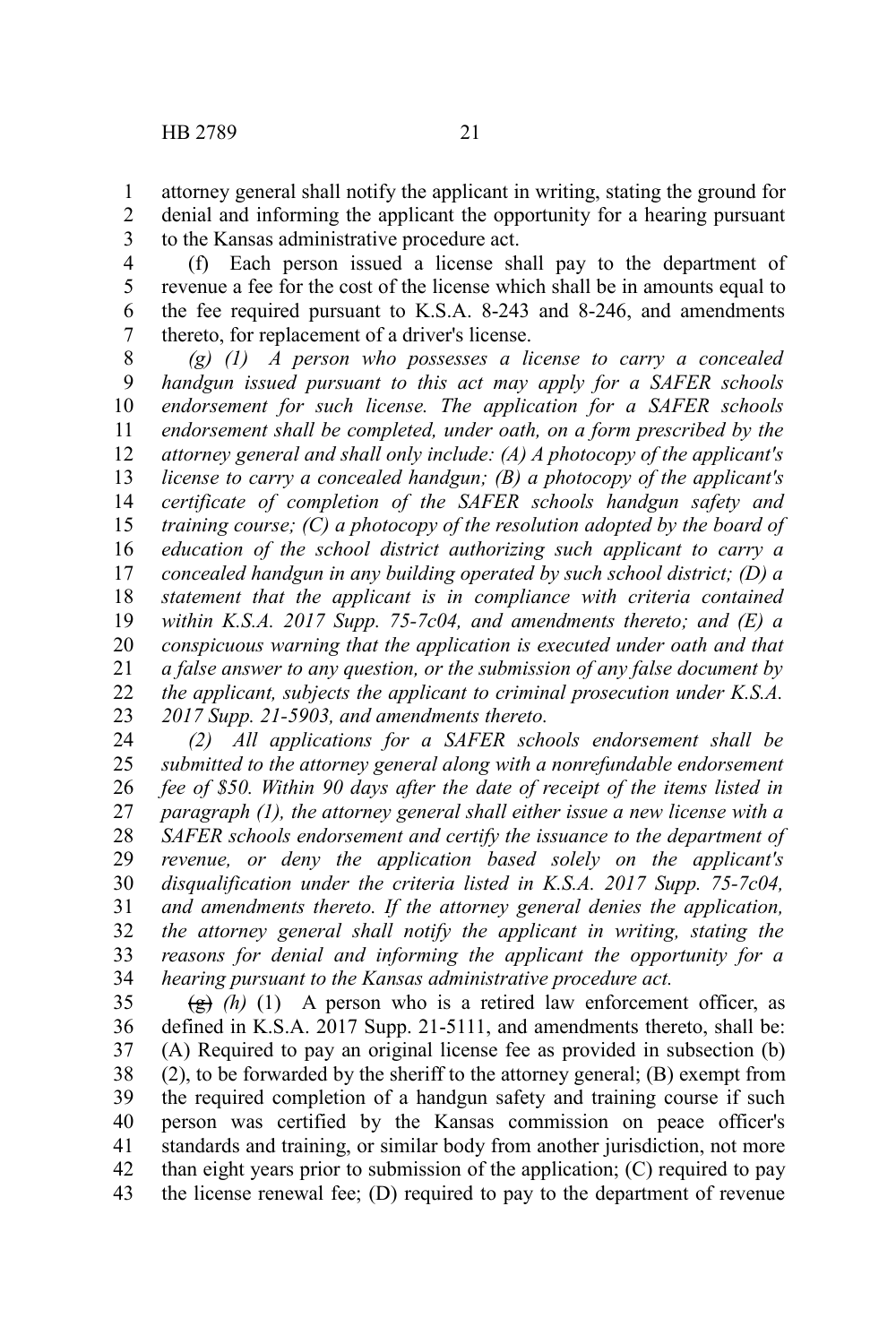the fees required by subsection (f); and (E) required to comply with the criminal history records check requirement of this section. 1 2

(2) Proof of retirement as a law enforcement officer shall be required and provided to the attorney general in the form of a letter from the agency head, or their designee, of the officer's retiring agency that attests to the officer having retired in good standing from that agency as a law enforcement officer for reasons other than mental instability and that the officer has a nonforfeitable right to benefits under a retirement plan of the agency. 3 4 5 6 7 8 9

(h) *(i)* A person who is a corrections officer, a parole officer or a corrections officer employed by the federal bureau of prisons, as defined by K.S.A. 75-5202, and amendments thereto, shall be: (1) Required to pay an original license fee as provided in subsection (b)(2); (2) exempt from the required completion of a handgun safety and training course if such person was issued a certificate of firearms training by the department of corrections or the federal bureau of prisons or similar body not more than one year prior to submission of the application; (3) required to pay the license renewal fee; (4) required to pay to the department of revenue the fees required by subsection (f); and (5) required to comply with the criminal history records check requirement of this section. 10 11 12 13 14 15 16 17 18 19 20

 $(i)$  A person who presents proof that such person is on active duty with any branch of the armed forces of the United States and is stationed at a United States military installation located outside this state, may submit by mail an application described in subsection (a) and the other materials required by subsection (b) to the sheriff of the county where the applicant resides. Provided the applicant is fingerprinted at a United States military installation, the applicant may submit a full set of fingerprints of such applicant along with the application. Upon receipt of such items, the sheriff shall forward to the attorney general the application and the portion of the original license fee which is payable to the attorney general. 21 22 23 24 25 26 27 28 29 30

*(k) The provisions of subsections (h), (i) and (j) shall not apply to any person applying for a license with a SAFER schools endorsement.* 31 32

Sec. 14. K.S.A. 2017 Supp. 75-7c08 is hereby amended to read as follows: 75-7c08. (a) Not less than 90 days prior to the expiration date of the license, the attorney general shall mail to the licensee a written notice of the expiration and a renewal form prescribed by the attorney general. The licensee shall renew the license on or before the expiration date by filing with the attorney general the renewal form, a notarized affidavit, either in person or by certified mail, stating that the licensee remains qualified pursuant to the criteria specified in K.S.A. 2017 Supp. 75-7c04, and amendments thereto, a full frontal view photograph of the applicant taken within the preceding 30 days and a nonrefundable license renewal fee of \$25 payable to the attorney general. The attorney general shall 33 34 35 36 37 38 39 40 41 42 43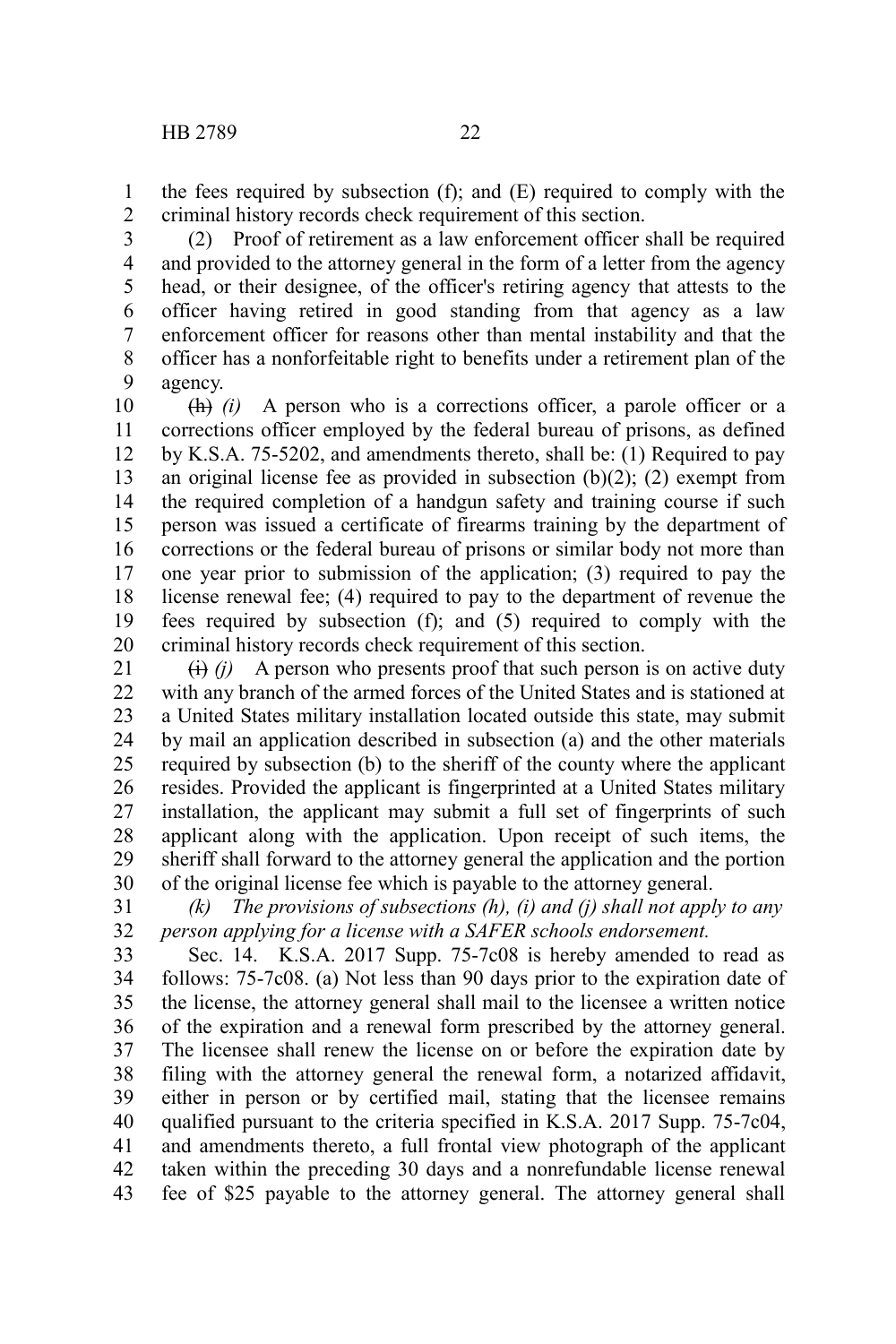complete a name-based background check, including a search of the national instant criminal background check system database. A licensee who fails to file a renewal application on or before the expiration date of the license must pay an additional late fee of \$15. A renewal application is considered filed on the date the renewal form, affidavit, and required fees are delivered in person to the attorney general's office or on the date a certified mailing to the attorney general's office containing these items is postmarked. 1 2 3 4 5 6 7 8

(b) Upon receipt of a renewal application as specified in subsection (a), a background check in accordance with subsection  $(d)$  of K.S.A. 2017 Supp. 75-7c05*(d)*, and amendments thereto, shall be completed. Fingerprints shall not be required for renewal applications. If the licensee is not disqualified as provided by this act, the license shall be renewed upon receipt by the attorney general of the items listed in subsection (a) and the completion of the background check. 9 10 11 12 13 14 15

(c) No license shall be renewed if the renewal application is filed six months or more after the expiration date of the license, and such license shall be deemed to be permanently expired. A person whose license has been permanently expired may reapply for licensure but an application for licensure and fees pursuant to K.S.A. 2017 Supp. 75-7c05, and amendments thereto, shall be submitted, and a background investigation including the submission of fingerprints, shall be conducted pursuant to the provisions of that section. 16 17 18 19 20 21 22 23

*(d) In addition to the requirements of subsection (a), any renewal application for a license with a SAFER schools endorsement shall include certification that the applicant has passed the handgun safety and training test required by K.S.A. 2017 Supp. 75-7c04(c), and amendments thereto, within the preceding 30 days.* 24 25 26 27 28

Sec. 15. K.S.A. 2017 Supp. 75-7c10 is hereby amended to read as follows: 75-7c10. Subject to the provisions of K.S.A. 2017 Supp. 75-7c20, and amendments thereto: 29 30 31

(a) The carrying of a concealed handgun shall not be prohibited in any building unless such building is conspicuously posted in accordance with rules and regulations adopted by the attorney general. 32 33 34

(b) Nothing in this act shall be construed to prevent any private employer from restricting or prohibiting by personnel policies persons from carrying a concealed handgun while on the premises of the employer's business or while engaged in the duties of the person's employment by the employer, except that no employer may prohibit possession of a handgun in a private means of conveyance, even if parked on the employer's premises. 35 36 37 38 39 40 41

(c) (1) Any private entity which provides adequate security measures in a private building and which conspicuously posts signage in accordance 42 43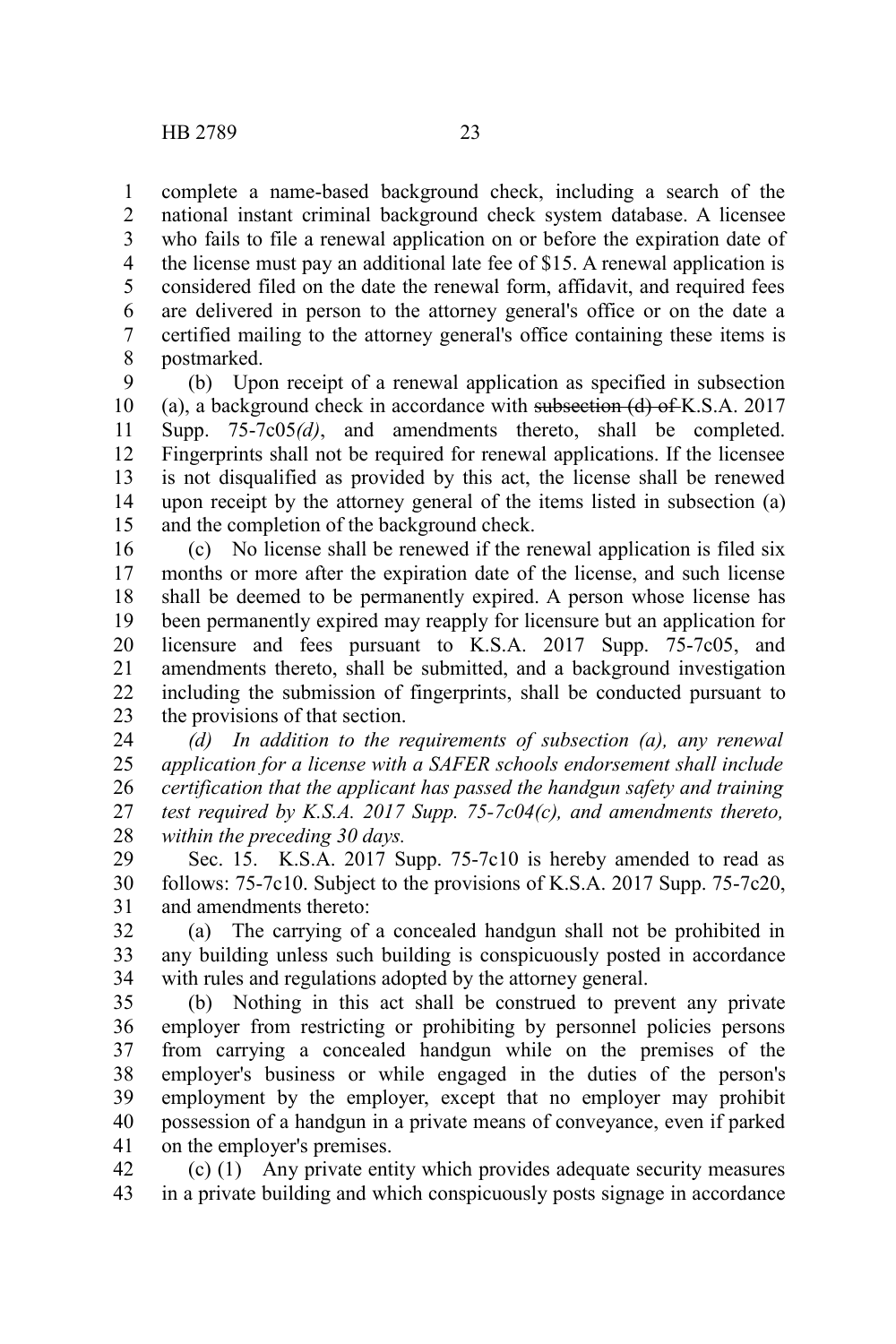with this section prohibiting the carrying of a concealed handgun in such building shall not be liable for any wrongful act or omission relating to actions of persons carrying a concealed handgun concerning acts or omissions regarding such handguns. 1 2 3 4

(2) Any private entity which does not provide adequate security measures in a private building and which allows the carrying of a concealed handgun shall not be liable for any wrongful act or omission relating to actions of persons carrying a concealed handgun concerning acts or omissions regarding such handguns. 5 6 7 8 9

(3) Nothing in this act shall be deemed to increase the liability of any private entity where liability would have existed under the personal and family protection act prior to the effective date of this act. 10 11 12

(d) The governing body or the chief administrative officer, if no governing body exists, of any of the following institutions may permit any employee, who is legally qualified, to carry a concealed handgun in any building of such institution, if the employee meets such institution's own policy requirements regardless of whether such building is conspicuously posted in accordance with the provisions of this section: 13 14 15 16 17 18

19

(1) A unified school district;

(2) a postsecondary educational institution, as defined in K.S.A. 74- 3201b, and amendments thereto; 20 21

(3) a state or municipal-owned medical care facility, as defined in K.S.A. 65-425, and amendments thereto; 22 23

(4) a state or municipal-owned adult care home, as defined in K.S.A. 39-923, and amendments thereto; 24 25

(5) a community mental health center organized pursuant to K.S.A. 19-4001 et seq., and amendments thereto; or 26 27

(6) an indigent health care clinic, as defined by K.S.A. 2017 Supp. 65-7402, and amendments thereto. 28 29

(e) *(1)* No public employer shall restrict or otherwise prohibit by personnel policies any employee, who is legally qualified, from carrying any concealed handgun while engaged in the duties of such employee's employment outside of such employer's place of business, including while in a means of conveyance. Public employers shall not be liable for any wrongful or negligent act of an employee carrying a concealed handgun that is not being carried in the course and scope of such employee's employment, concerning acts or omissions regarding such handguns. 30 31 32 33 34 35 36 37

*(2) In any action against a unified school district arising out of acts or omissions regarding the possession or use of firearms on the premises of such school district, there shall be a rebuttable presumption of negligence on the part of such school district when it is shown by evidence that such school district did not authorize any employee of such school district, other than school security officers, to carry concealed handguns* 38 39 40 41 42 43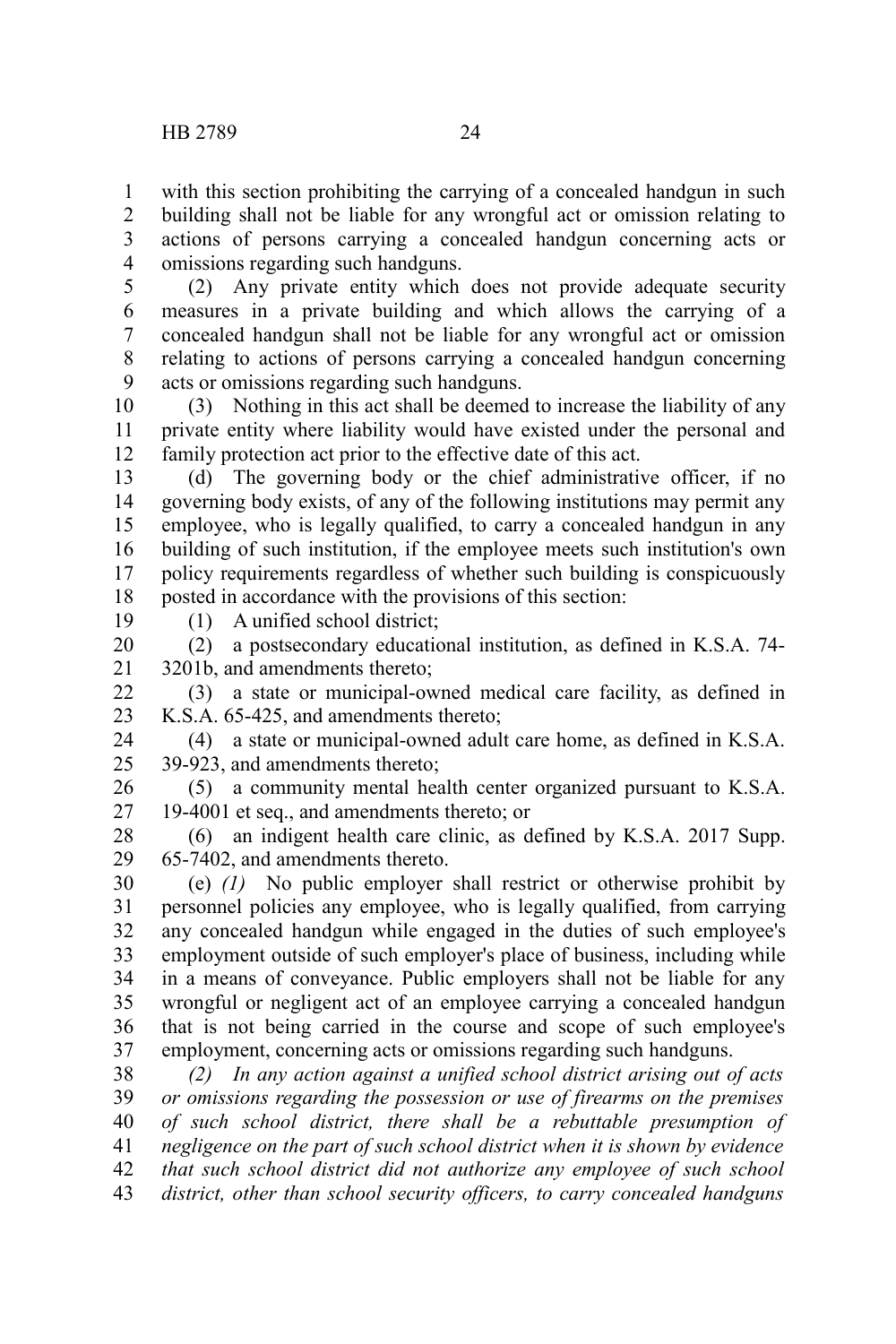*in buildings operated by such school district pursuant to subsection (d).* 1

(f) (1) It shall be a violation of this section to carry a concealed handgun in violation of any restriction or prohibition allowed by subsection (a) or (b) if the building is posted in accordance with rules and regulations adopted by the attorney general pursuant to subsection (j). Any person who violates this section shall not be subject to a criminal penalty but may be subject to denial to such premises or removal from such premises. 2 3 4 5 6 7 8

(2) Notwithstanding the provisions of subsection (a) or (b), it is not a violation of this section for the United States attorney for the district of Kansas, the attorney general, any district attorney or county attorney, any assistant United States attorney if authorized by the United States attorney for the district of Kansas, any assistant attorney general if authorized by the attorney general, or any assistant district attorney or assistant county attorney if authorized by the district attorney or county attorney by whom such assistant is employed, to possess a handgun within any of the buildings described in subsection (a) or (b), subject to any restrictions or prohibitions imposed in any courtroom by the chief judge of the judicial district. 9 10 11 12 13 14 15 16 17 18 19

(3) Notwithstanding the provisions of subsection (a) or (b), it is not a violation of this section for a law enforcement officer, as that term is defined in K.S.A. 2017 Supp. 75-7c22, and amendments thereto, who satisfies the requirements of either K.S.A. 2017 Supp. 75-7c22(a) or (b), and amendments thereto, to possess a handgun within any of the buildings described in subsection (a) or (b), subject to any restrictions or prohibitions imposed in any courtroom by the chief judge of the judicial district. 20 21 22 23 24 25 26 27

(g) The provisions of this section shall not apply to the carrying of a concealed handgun in the state capitol. 28 29

30 31 (h) For the purposes of this section: (1) "Adequate security measures" shall have the same meaning as the

term is defined in K.S.A. 2017 Supp. 75-7c20, and amendments thereto; 32

(2) "building" shall not include any structure, or any area of any structure, designated for the parking of motor vehicles; and 33 34

(3) "public employer" means the state and any municipality as those terms are defined in K.S.A. 75-6102, and amendments thereto, except the term "public employer" shall not include school districts. 35 36 37

(i) Nothing in this act shall be construed to authorize the carrying or possession of a handgun where prohibited by federal law. 38 39

(j) The attorney general shall adopt rules and regulations prescribing the location, content, size and other characteristics of signs to be posted on a building where carrying a concealed handgun is prohibited pursuant to subsections (a) and (b). Such regulations shall prescribe, at a minimum, 40 41 42 43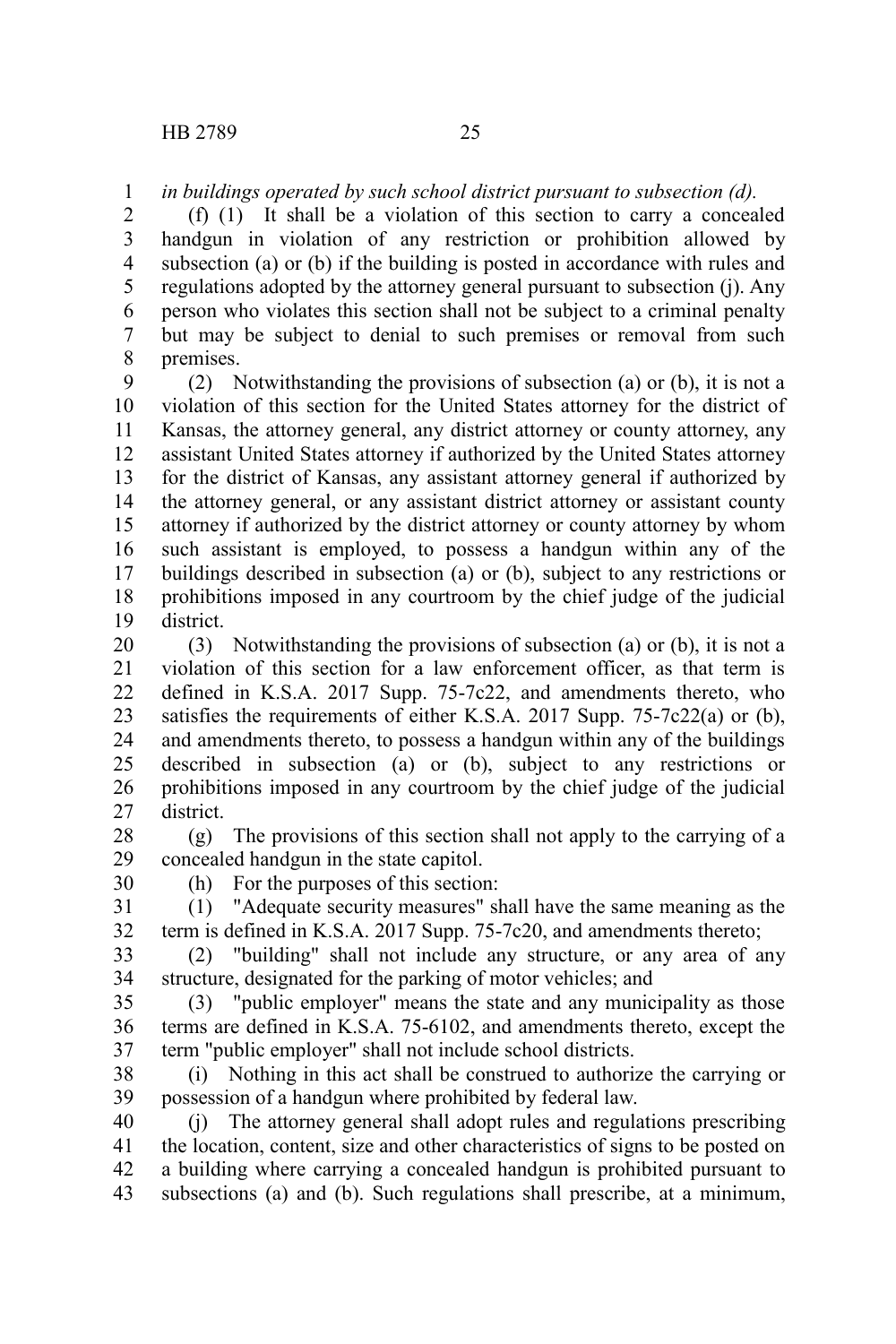that: 1

6

(1) The signs be posted at all exterior entrances to the prohibited buildings; 2 3

(2) the signs be posted at eye level of adults using the entrance and not more than 12 inches to the right or left of such entrance; 4 5

(3) the signs not be obstructed or altered in any way; and

(4) signs which become illegible for any reason be immediately replaced. 7 8

Sec. 16. K.S.A. 2017 Supp. 75-4319 is hereby amended to read as follows: 75-4319. (a) Upon formal motion made, seconded and carried, all public bodies and agencies subject to the open meetings act may recess, but not adjourn, open meetings for closed or executive meetings. Any motion to recess for a closed or executive meeting shall include: (1) A statement describing the subjects to be discussed during the closed or executive meeting; (2) the justification listed in subsection (b) for closing the meeting; and (3) the time and place at which the open meeting shall resume. The complete motion shall be recorded in the minutes of the meeting and shall be maintained as a part of the permanent records of the public body or agency. Discussion during the closed or executive meeting shall be limited to those subjects stated in the motion. 9 10 11 12 13 14 15 16 17 18 19 20

(b) Justifications for recess to a closed or executive meeting may only include the following, the need: 21  $22$ 

23

(1) To discuss personnel matters of nonelected personnel;

(2) for consultation with an attorney for the public body or agency which would be deemed privileged in the attorney-client relationship; 24 25

(3) to discuss employer-employee negotiations whether or not in consultation with the representative or representatives of the public body or agency; 26 27 28

(4) to discuss data relating to financial affairs or trade secrets of corporations, partnerships, trusts, and individual proprietorships; 29 30

(5) to discuss matters relating to actions adversely or favorably affecting a person as a student, patient or resident of a public institution, except that any such person shall have the right to a public hearing if requested by the person; 31 32 33 34

35

(6) for the preliminary discussion of the acquisition of real property;

(7) to discuss matters relating to parimutuel racing permitted to be discussed in a closed or executive meeting pursuant to K.S.A. 74-8804, and amendments thereto; 36 37 38

(8) to discuss matters relating to the care of children permitted to be discussed in a closed or executive meeting pursuant to K.S.A. 2017 Supp.  $38-2212(d)(1)$  or  $38-2213(e)$ , and amendments thereto; 39 40 41

(9) to discuss matters relating to the investigation of child deaths permitted to be discussed in a closed or executive meeting pursuant to 42 43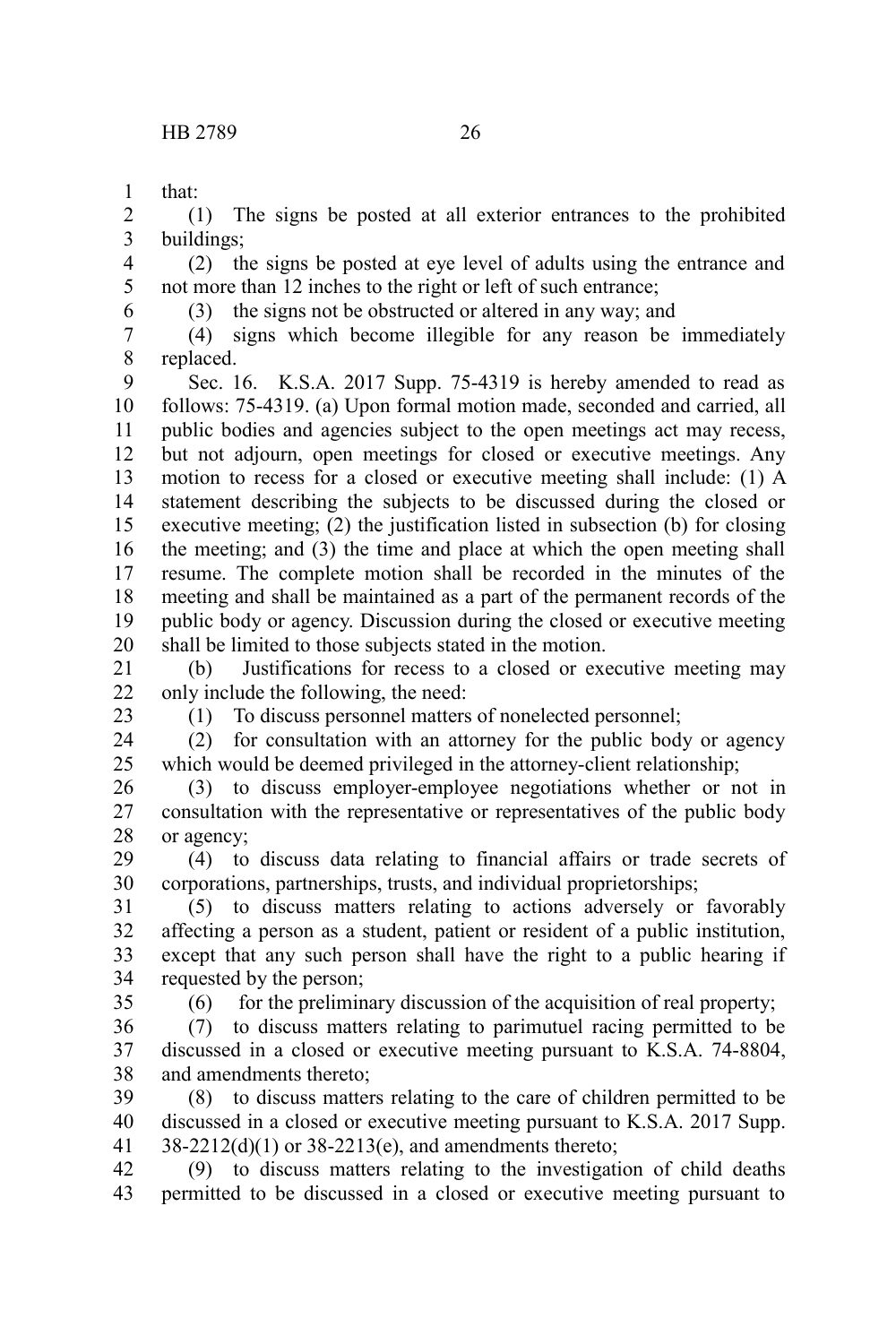K.S.A. 22a-243(j), and amendments thereto; 1

(10) to discuss matters relating to patients and providers permitted to be discussed in a closed or executive meeting pursuant to K.S.A. 39-  $7,119(g)$ , and amendments thereto; 2 3 4

(11) to discuss matters required to be discussed in a closed or executive meeting pursuant to a tribal-state gaming compact; 5 6

(12) to discuss matters relating to security measures, if the discussion of such matters at an open meeting would jeopardize such security measures, that protect: (A) Systems, facilities or equipment used in the production, transmission or distribution of energy, water or communications services; (B) transportation and sewer or wastewater treatment systems, facilities or equipment; (C) a public body or agency, public building or facility or the information system of a public body or agency; or (D) private property or persons, if the matter is submitted to the public body or agency for purposes of this paragraph. For purposes of this paragraph, security means measures that protect against criminal acts intended to intimidate or coerce the civilian population, influence government policy by intimidation or coercion or to affect the operation of government by disruption of public services, mass destruction, assassination or kidnapping. Security measures include, but are not limited to, intelligence information, tactical plans, resource deployment and vulnerability assessments; 7 8 9 10 11 12 13 14 15 16 17 18 19 20 21 22

(13) to discuss matters relating to maternity centers and child care facilities permitted to be discussed in a closed or executive meeting pursuant to K.S.A. 65-525(d), and amendments thereto; 23 24 25

(14) to discuss matters relating to the office of inspector general permitted to be discussed in a closed or executive meeting pursuant to K.S.A. 2017 Supp. 75-7427, and amendments thereto; and 26 27 28

(15) for the governor's domestic violence fatality review board to conduct case reviews*; and* 29 30

*(16) to discuss matters relating to the authorization of school district employees to carry concealed handguns pursuant to K.S.A. 2017 Supp. 75- 7c10, and amendments thereto, or the designation of SAFER schools team members pursuant to section 5, and amendments thereto*. 31 32 33 34

(c) No binding action shall be taken during closed or executive recesses, and such recesses shall not be used as a subterfuge to defeat the purposes of this act. 35 36 37

(d) Any confidential records or information relating to security measures provided or received under the provisions of subsection (b)(12), shall not be subject to subpoena, discovery or other demand in any administrative, criminal or civil action. 38 39 40 41

Sec. 17. K.S.A. 2017 Supp. 45-221, 72-6143, 75-7c03, 75-7c04, 75- 7c05, 75-7c08, 75-7c10 and 75-4319 are hereby repealed. 42 43